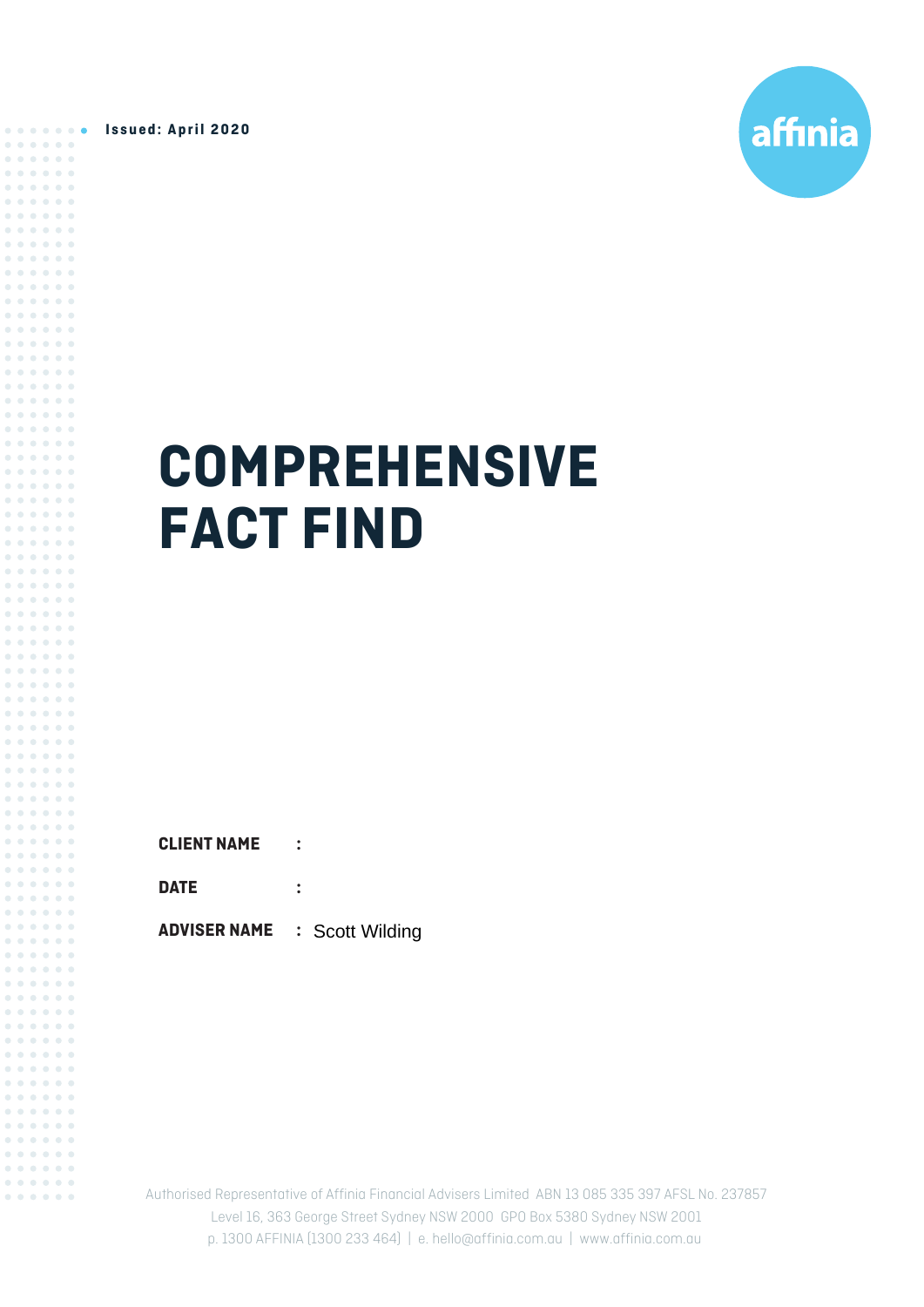### **COMPLETING THIS FACT FIND**

In order to provide you the most appropriate advice that is relevant to your circumstances and to act in your best interests, we need to obtain certain information. The information we collect will ensure that we have sufficient understanding of your current situation to provide you with financial advice that is appropriate to you. You have the right not to provide us with this information, however if you do not we may be unable to provide you with personal financial advice.

### **PRIVACY**

Affinia is bound by privacy legislation including privacy principles that apply to collection, use, disclosure and security of customer information. The way in which we collect, use, hold and disclose your personal and sensitive information is explained in our Privacy Policy available at www.affinia.com.au or free of charge on request. We rely on the accuracy of the information that you provide so if you think that any information we hold is incorrect or out of date, please let us know. Additional information about privacy rights and obligations is available at the website of the Office of the Australian Privacy Commissioner at www.oaic.gov.au.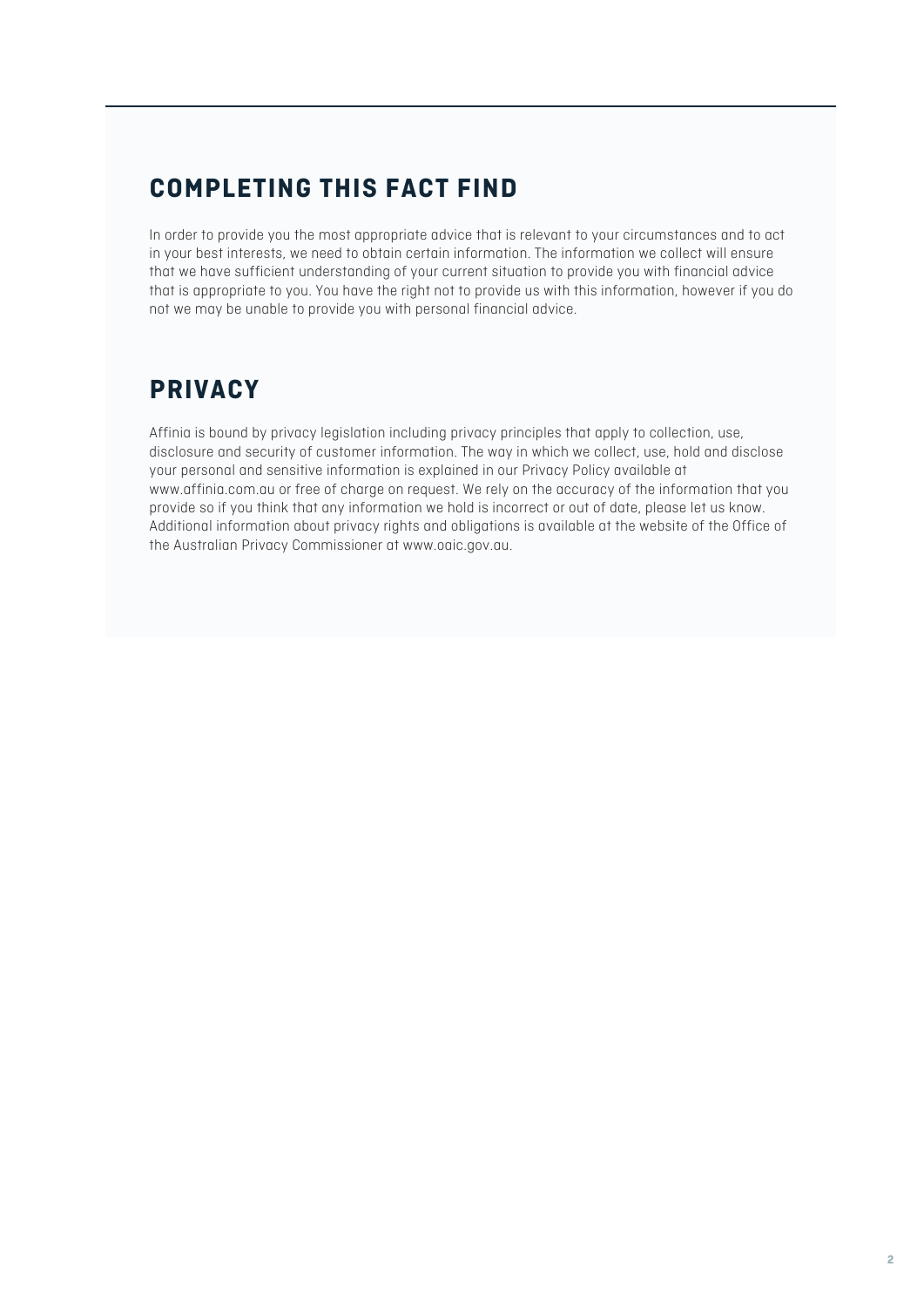# **REASONS FOR SEEKING ADVICE**

Record the initial reason(s) why you are seeking advice. For example, you may have a specific event (such as a house or business purchase, marriage, birth of a child, receipt of an inheritance, redundancy, moving into an aged care facility) or you may want advice on specific objectives (such as Retirement Planning, Estate Planning, Wealth Protection). Tell your story.

# **CURRENT SITUATION**

On a scale of 1 – 5, with 1 being uncomfortable and 5 being very comfortable, how do you feel about your:

#### **INCOME, CASHFLOW AND BUDGETING POSITION**

|                        | $\mathbf{2}$   | 3 | $\overline{4}$                          | 5                                                                     |
|------------------------|----------------|---|-----------------------------------------|-----------------------------------------------------------------------|
| <b>INVESTMENT PLAN</b> |                |   |                                         |                                                                       |
|                        | $\overline{c}$ | 3 | $\overline{4}$                          | 5                                                                     |
| <b>RETIREMENT PLAN</b> |                |   |                                         |                                                                       |
|                        | $\mathbf{2}$   | 3 | $\overline{4}$                          | -5                                                                    |
|                        |                |   |                                         |                                                                       |
| 1                      | $\mathbf{2}$   | 3 | $\overline{4}$                          | -5                                                                    |
|                        |                |   |                                         |                                                                       |
|                        | $\overline{c}$ | 3 | $\overline{4}$                          | -5                                                                    |
|                        |                |   |                                         |                                                                       |
|                        | $\overline{c}$ | 3 | $\overline{4}$                          | 5                                                                     |
|                        |                |   | <b>RISK MANAGEMENT (INSURANCE PLAN)</b> | <b>ESTATE PLAN (WILL, POWER OF ATTORNEY, TESTAMENTARY TRUSTS ETC)</b> |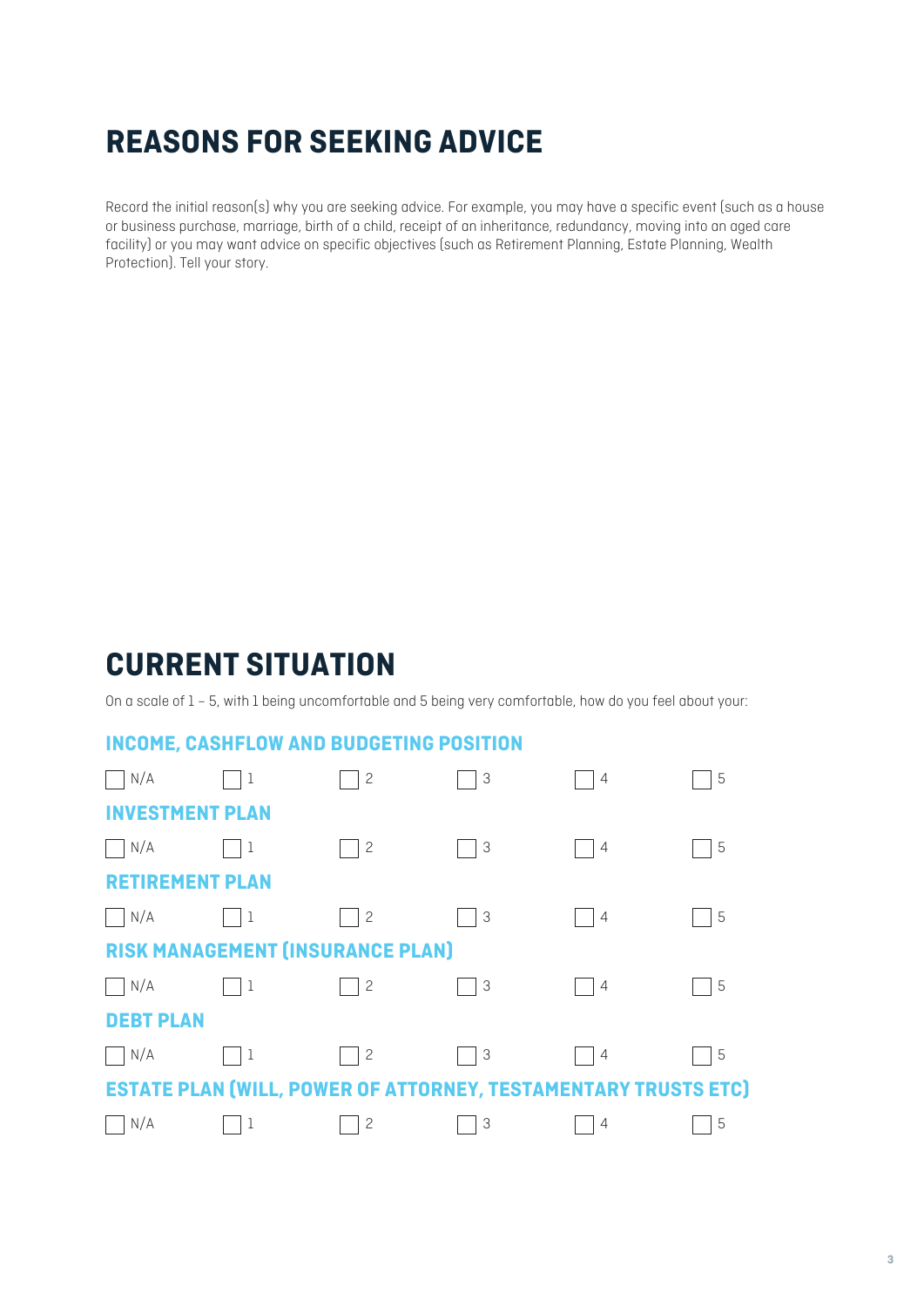# **NEEDS, GOALS AND OBJECTIVES**

#### **INCOME, CASHFLOW AND BUDGETING POSITION**

Please explain your Current Situation rating in your own words. Do you have any particular goals or objectives you wish to achieve in relation to your Income, cashflow and budgeting position? Are you saving for anything in particular?

| <b>SPECIFIC:</b><br>Who? What? When? Where?<br>Why? Which?                                                           |  |
|----------------------------------------------------------------------------------------------------------------------|--|
| <b>MEASURABLE:</b><br>Metrics and milestones. How<br>much? What percentage?                                          |  |
| <b>ACHIEVABLE:</b><br>Do you have capacity to<br>accomplish this objective?                                          |  |
| <b>REALISTIC:</b><br>Does it fit with your overall<br>objectives?                                                    |  |
| TIME-BOUND:<br>When would you like to<br>achieve this?                                                               |  |
| <b>Agreed Income, Cash Flow &amp;</b><br><b>Budgeting SMART Goal:</b><br>Restate the initial goal as a<br>SMART goal |  |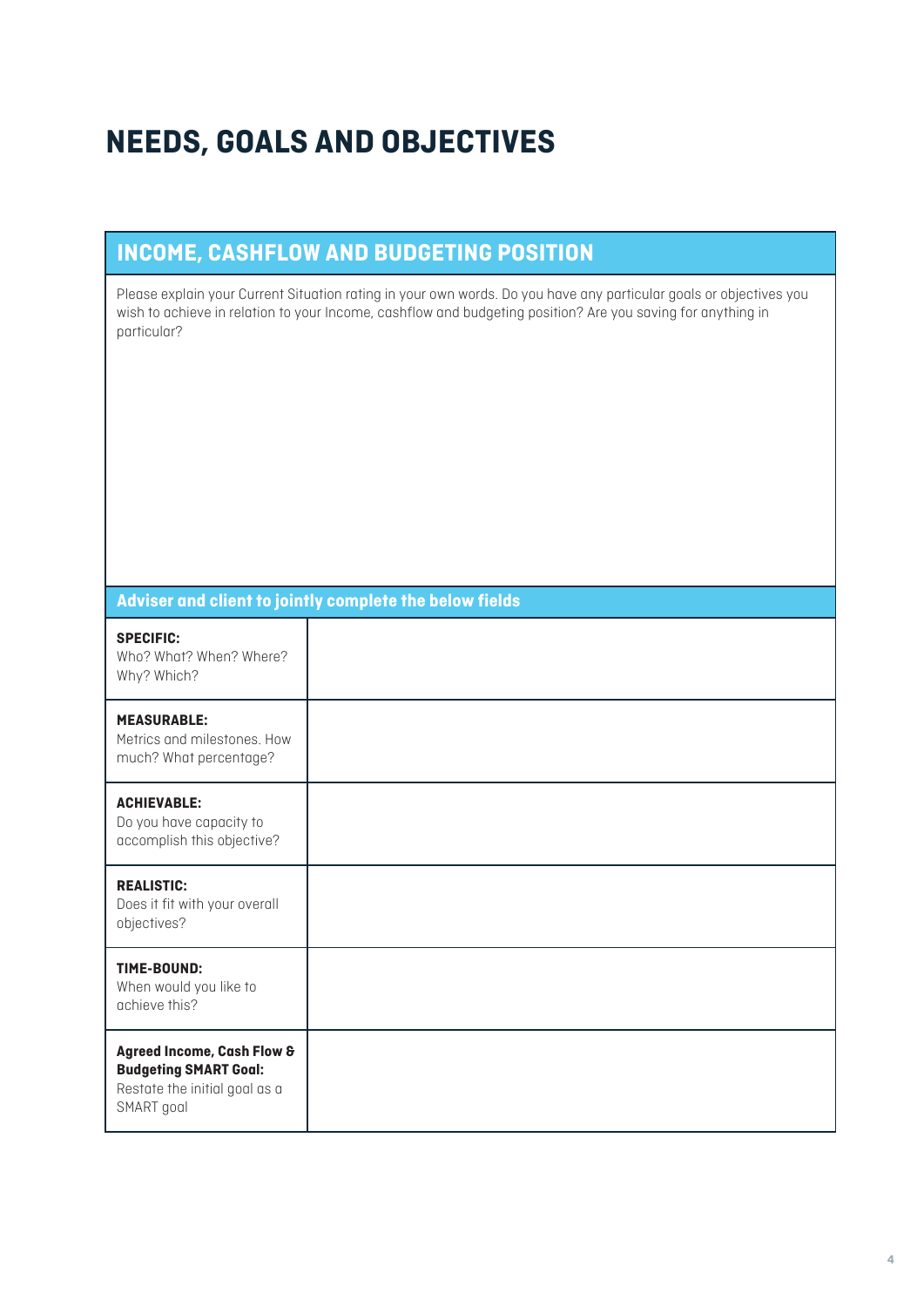#### **INVESTMENT PLAN**

Please explain your Current Situation rating in your own words. Do you have any particular goals or objectives you wish to achieve in relation to your investment? Are you investing for anything in particular?

| <b>SPECIFIC:</b><br>Who? What? When? Where?<br>Why? Which?                                                           |  |
|----------------------------------------------------------------------------------------------------------------------|--|
| <b>MEASURABLE:</b><br>Metrics and milestones. How<br>much? What percentage?                                          |  |
| <b>ACHIEVABLE:</b><br>Do you have capacity to<br>accomplish this objective?                                          |  |
| <b>REALISTIC:</b><br>Does it fit with your overall<br>objectives?                                                    |  |
| TIME-BOUND:<br>When would you like to<br>achieve this?                                                               |  |
| <b>Agreed Income, Cash Flow &amp;</b><br><b>Budgeting SMART Goal:</b><br>Restate the initial goal as a<br>SMART goal |  |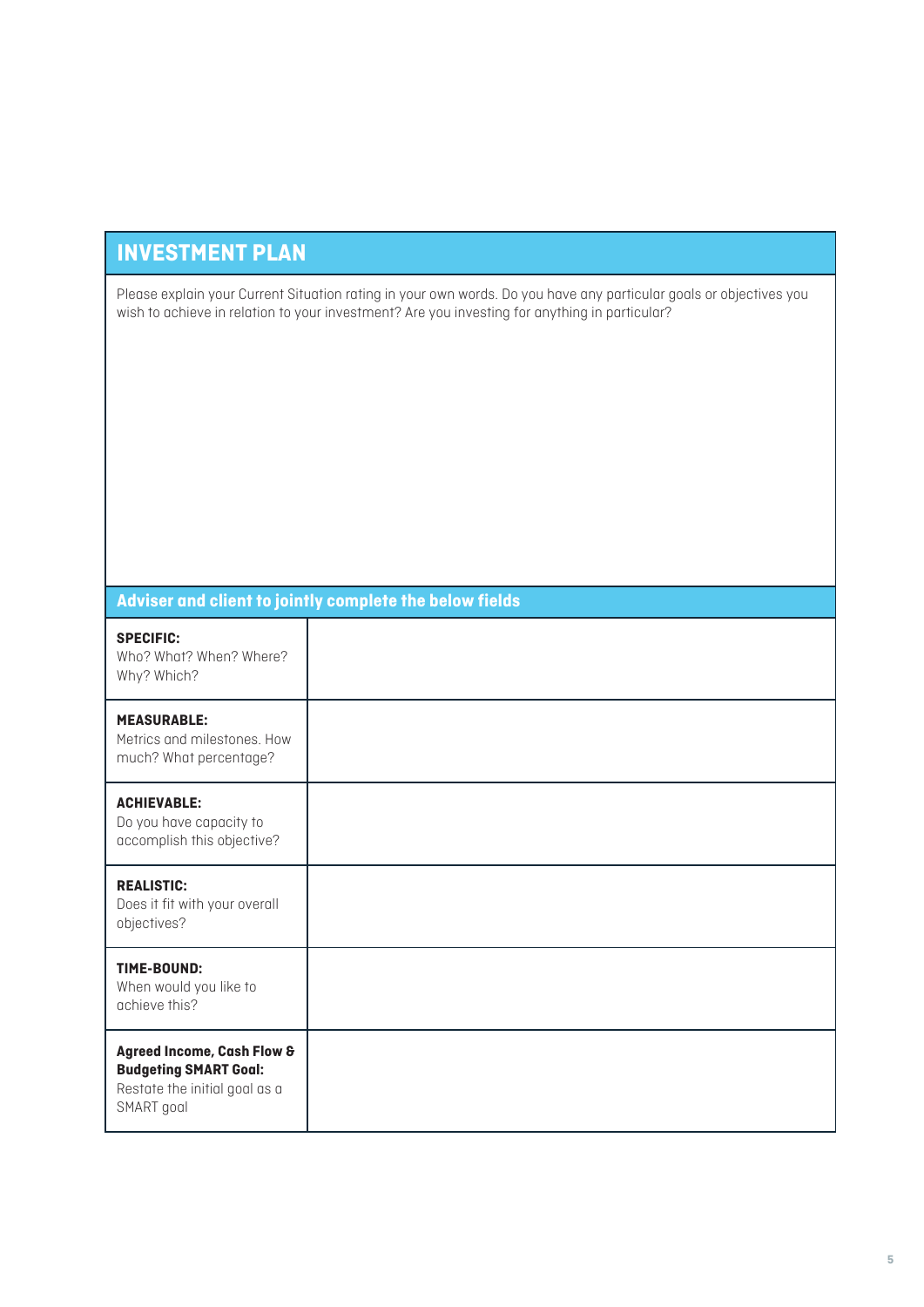#### **RETIREMENT PLAN**

Please explain your Current Situation rating in your own words. Do you have any particular goals or objectives you wish to achieve in relation to your retirement plan? What sort or lifestyle do you wish for your retirement?

| <b>SPECIFIC:</b><br>Who? What? When? Where?<br>Why? Which?                                                           |  |
|----------------------------------------------------------------------------------------------------------------------|--|
| <b>MEASURABLE:</b><br>Metrics and milestones. How<br>much? What percentage?                                          |  |
| <b>ACHIEVABLE:</b><br>Do you have capacity to<br>accomplish this objective?                                          |  |
| <b>REALISTIC:</b><br>Does it fit with your overall<br>objectives?                                                    |  |
| TIME-BOUND:<br>When would you like to<br>achieve this?                                                               |  |
| <b>Agreed Income, Cash Flow &amp;</b><br><b>Budgeting SMART Goal:</b><br>Restate the initial goal as a<br>SMART goal |  |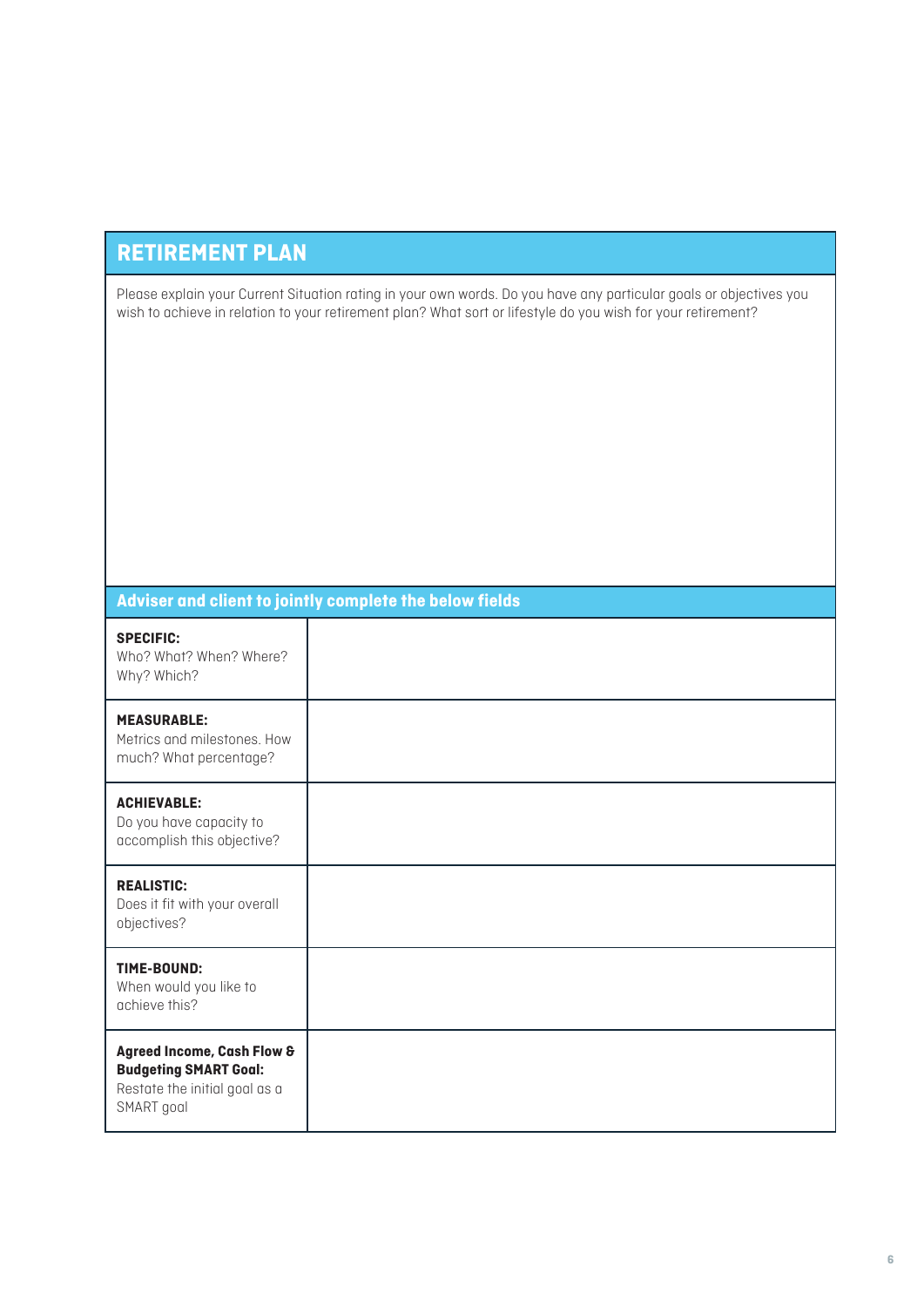#### **RISK MANAGEMENT (INSURANCE PLAN)**

Please explain your Current Situation rating in your own words. Do you have any particular goals or objectives you wish to achieve in relation to your Risk Management Plan? Do you have any concerns about your position? What are you current plans if you are sick or injured and not able to work for an extended period? What are you plans if you were to pass away?

| <b>SPECIFIC:</b><br>Who? What? When? Where?<br>Why? Which?                                                           |  |
|----------------------------------------------------------------------------------------------------------------------|--|
| <b>MEASURABLE:</b><br>Metrics and milestones. How<br>much? What percentage?                                          |  |
| <b>ACHIEVABLE:</b><br>Do you have capacity to<br>accomplish this objective?                                          |  |
| <b>REALISTIC:</b><br>Does it fit with your overall<br>objectives?                                                    |  |
| TIME-BOUND:<br>When would you like to<br>achieve this?                                                               |  |
| <b>Agreed Income, Cash Flow &amp;</b><br><b>Budgeting SMART Goal:</b><br>Restate the initial goal as a<br>SMART goal |  |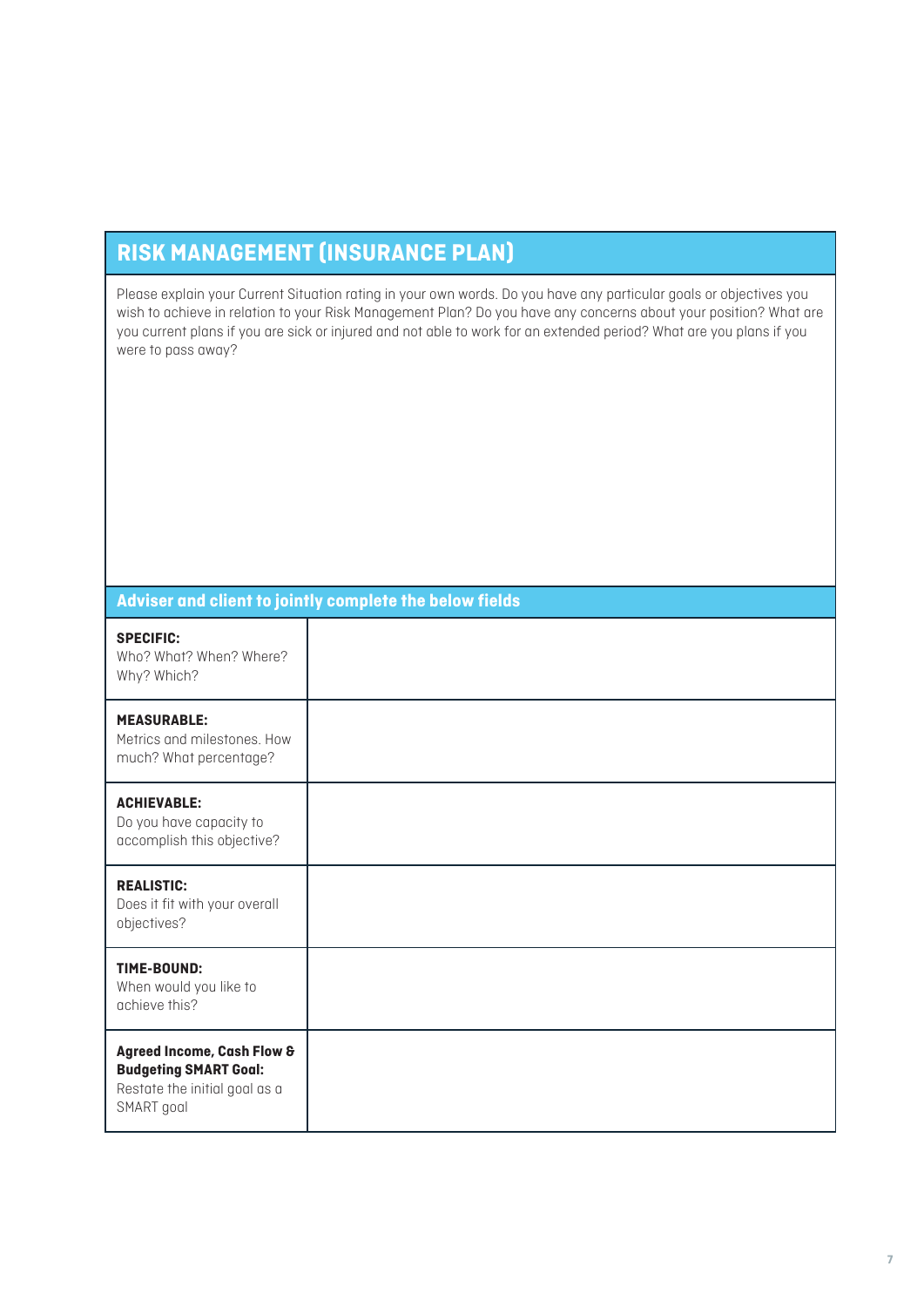### **DEBT PLAN**

Please explain your Current Situation rating in your own words. Do you have any particular goals or objectives you wish to achieve in relation to your debt position? Are there any concerns over your current position?

| <b>SPECIFIC:</b><br>Who? What? When? Where?<br>Why? Which?                                                           |  |
|----------------------------------------------------------------------------------------------------------------------|--|
| <b>MEASURABLE:</b><br>Metrics and milestones. How<br>much? What percentage?                                          |  |
| <b>ACHIEVABLE:</b><br>Do you have capacity to<br>accomplish this objective?                                          |  |
| <b>REALISTIC:</b><br>Does it fit with your overall<br>objectives?                                                    |  |
| TIME-BOUND:<br>When would you like to<br>achieve this?                                                               |  |
| <b>Agreed Income, Cash Flow &amp;</b><br><b>Budgeting SMART Goal:</b><br>Restate the initial goal as a<br>SMART goal |  |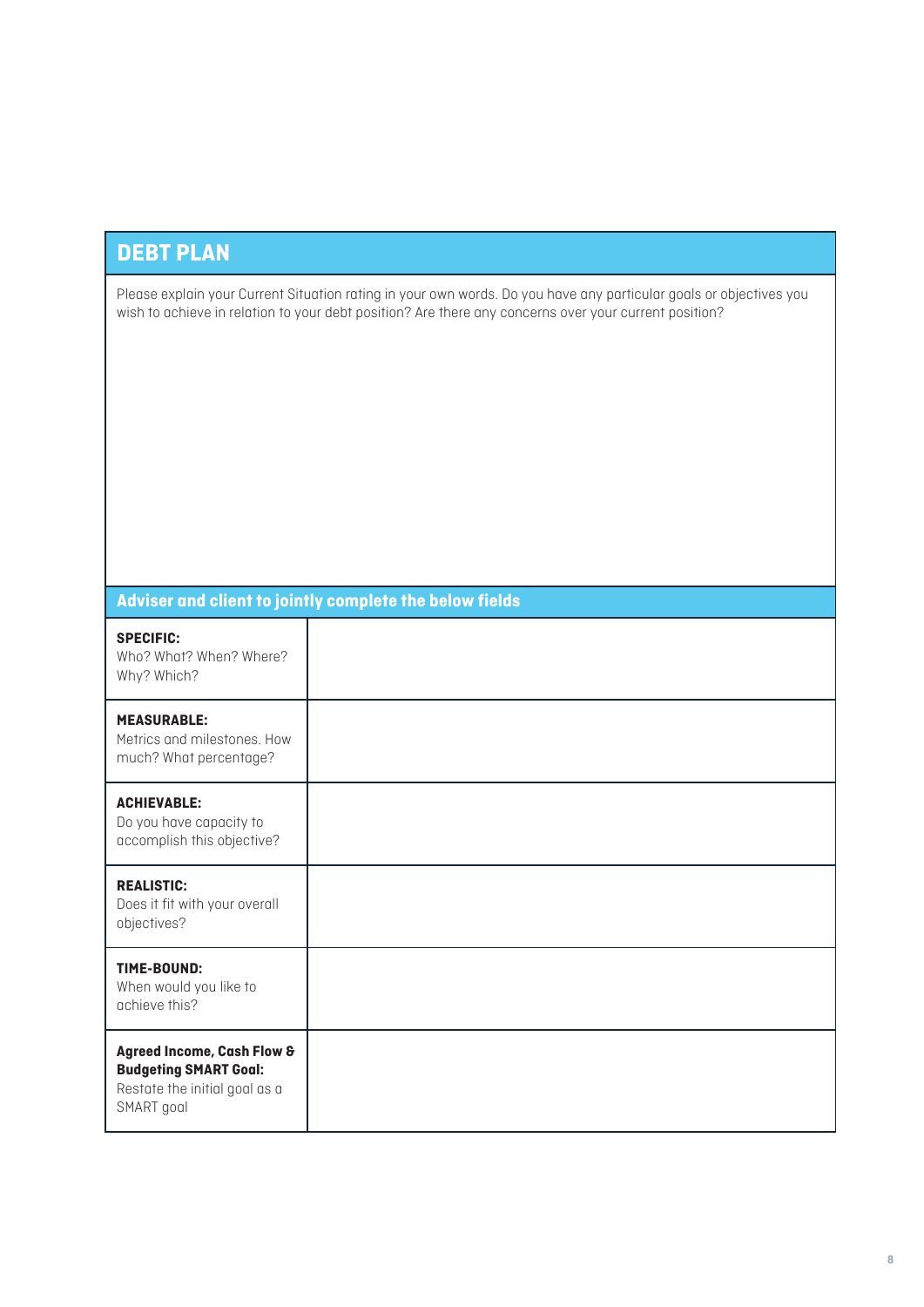### **ESTATE PLAN**

Please explain your Current Situation rating in your own words. Do you have any particular goals or objectives you wish to achieve in relation to your Estate Plan? Is your Will accurate and up to date?

| <b>SPECIFIC:</b><br>Who? What? When? Where?<br>Why? Which?                                                           |  |
|----------------------------------------------------------------------------------------------------------------------|--|
| <b>MEASURABLE:</b><br>Metrics and milestones. How<br>much? What percentage?                                          |  |
| <b>ACHIEVABLE:</b><br>Do you have capacity to<br>accomplish this objective?                                          |  |
| <b>REALISTIC:</b><br>Does it fit with your overall<br>objectives?                                                    |  |
| TIME-BOUND:<br>When would you like to<br>achieve this?                                                               |  |
| <b>Agreed Income, Cash Flow &amp;</b><br><b>Budgeting SMART Goal:</b><br>Restate the initial goal as a<br>SMART goal |  |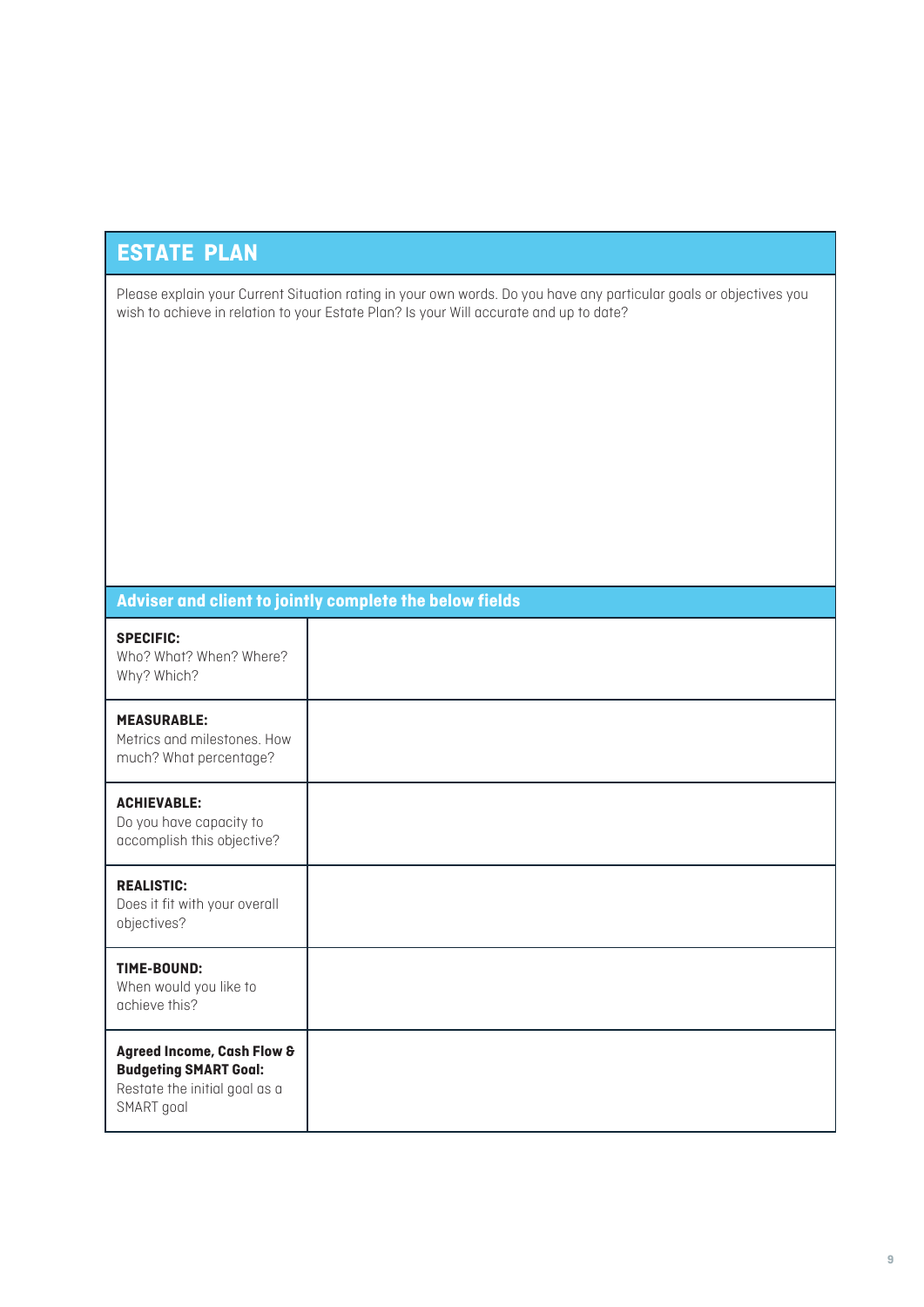# **CURRENT POSITION**

**PERSONAL INFORMATION**

| <b>Personal Details</b>         | <b>Client</b> | <b>Partner</b> |
|---------------------------------|---------------|----------------|
| Title                           |               |                |
| Surname                         |               |                |
| Given Names                     |               |                |
| Preferred Name                  |               |                |
| Date of Birth                   |               |                |
| Age                             |               |                |
| Sex                             |               |                |
| Marital Status                  |               |                |
| Smoking Status                  |               |                |
| Health                          |               |                |
| Australian Tax Residence Status |               |                |
| Tax File Number                 |               |                |

#### **CONTACT INFORMATION**

| <b>Contact Details</b>     | <b>Client</b> | <b>Partner</b> |
|----------------------------|---------------|----------------|
| Home Phone                 |               |                |
| Work Phone                 |               |                |
| Mobile Phone               |               |                |
| Personal Email             |               |                |
| Work Email                 |               |                |
| <b>Residential Address</b> |               |                |
| Postal Address             |               |                |

#### **PROFESSIONAL ADVISERS**

| <b>Type</b> | Name | <b>Company</b> | <b>Contact Details</b> |
|-------------|------|----------------|------------------------|
| Accountant  |      |                |                        |
| Solicitor   |      |                |                        |
|             |      |                |                        |
|             |      |                |                        |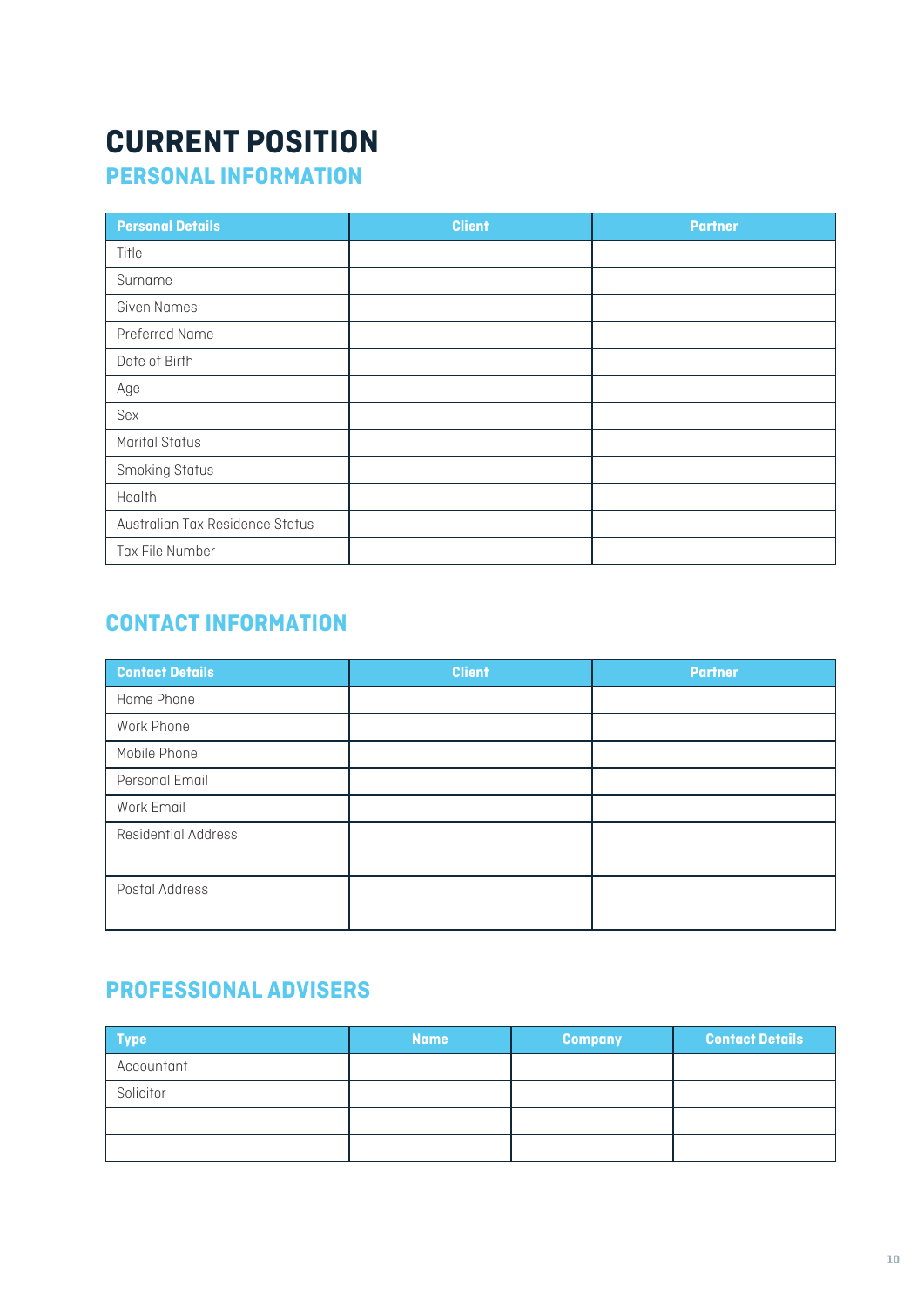### **DEPENDANTS/NON DEPENDENT CHILDREN/DEPENDENT CHILDREN**

| <b>Dependant/Child Name</b> | Relationship | Date of Birth | <b>Current Age</b> | <b>Dependent Until</b> |
|-----------------------------|--------------|---------------|--------------------|------------------------|
|                             |              |               |                    |                        |
|                             |              |               |                    |                        |
|                             |              |               |                    |                        |
|                             |              |               |                    |                        |

#### **EMPLOYMENT DETAILS**

| <b>Employment Details</b>                                                    | <b>Client</b>              |      | <b>Partner</b>             |   |
|------------------------------------------------------------------------------|----------------------------|------|----------------------------|---|
| Occupation                                                                   |                            |      |                            |   |
| <b>Employment Status</b>                                                     | <b>Full Time</b>           |      | <b>Full Time</b>           |   |
| Employer/Business Name                                                       |                            |      |                            |   |
| Hours worked per week                                                        |                            |      |                            |   |
| Date joined employer                                                         |                            |      |                            |   |
|                                                                              | Administration             | $\%$ | Administration             | % |
| <b>Employment Duties</b>                                                     | Supervision of manual work | $\%$ | Supervision of manual work | % |
| (% manual tasks)                                                             | Manual work                | %    | Manual work                | % |
|                                                                              | Travel                     | $\%$ | Travel                     | % |
| <b>Accrued Annual Leave</b>                                                  |                            |      |                            |   |
| Accrued Sick Leave                                                           |                            |      |                            |   |
| Accrued Long Service Leave                                                   |                            |      |                            |   |
| Proposed Retirement Age                                                      |                            |      |                            |   |
| Additional Information<br>e.g. salary packaging, expected<br>future changes) |                            |      |                            |   |

#### **EMPLOYEE INCOME**

**Supporting documentation to be provided:** 2 Most recent payslips  $\Box$  Last 2 years Tax Returns

| <b>Employment Income Details</b>    | <b>Client</b>     |                | <b>Partner</b>    |                |
|-------------------------------------|-------------------|----------------|-------------------|----------------|
|                                     | <b>Current FY</b> | <b>Last FY</b> | <b>Current FY</b> | <b>Last FY</b> |
| Annual Salary                       |                   |                |                   |                |
| SG Contributions [%]                |                   |                |                   |                |
| Bonus (if regular)                  |                   |                |                   |                |
| Other Benefits (e.g. car allowance) |                   |                |                   |                |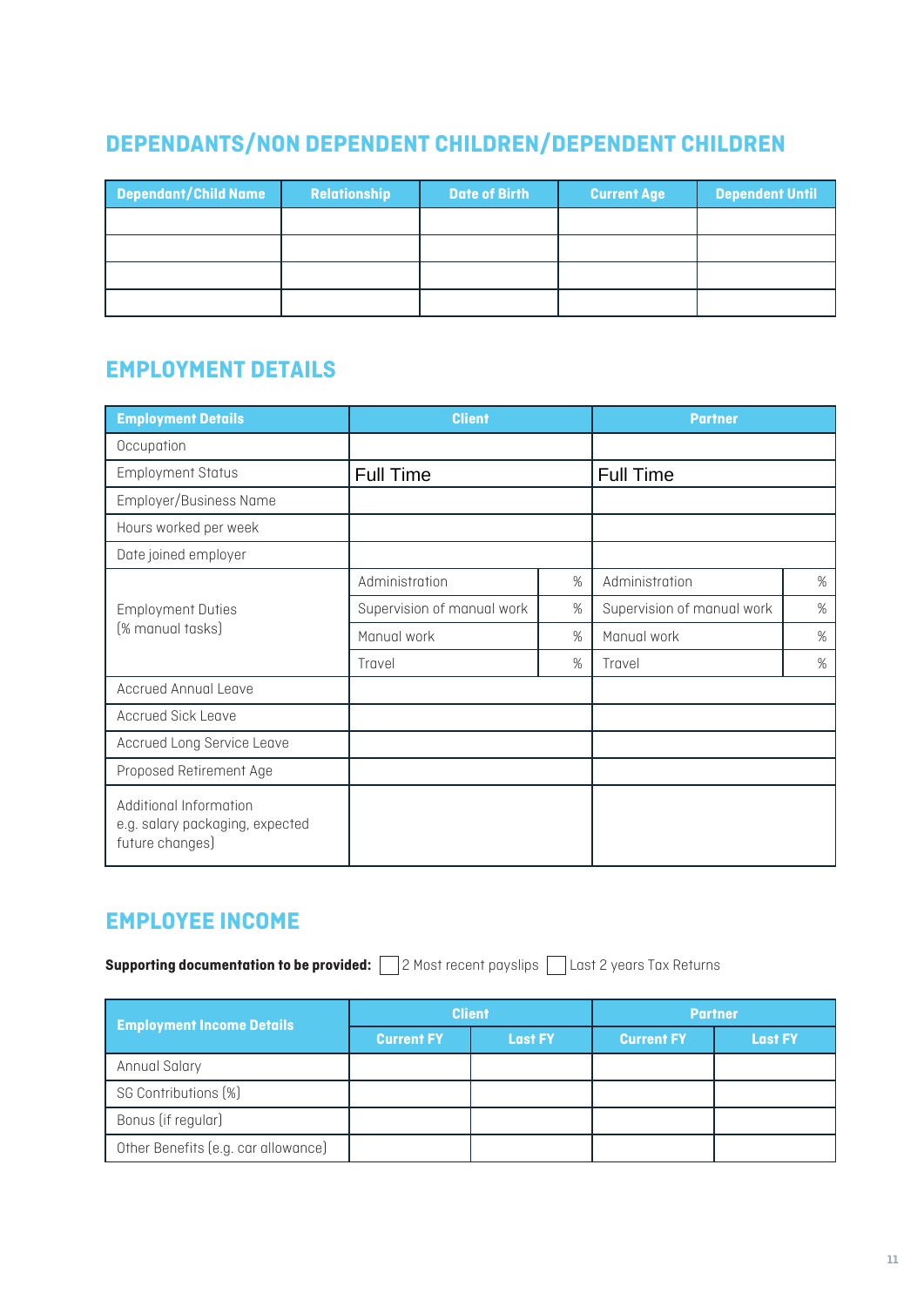#### **SELF EMPLOYMENT INCOME**

**Supporting documentation to be provided:** <u>Last 2</u> years Tax Returns, P&L and Balance Sheet data

| <b>Self Employment Income Details</b>      | <b>Current FY</b> | <b>Last FY</b> | <b>Previous FY</b> |
|--------------------------------------------|-------------------|----------------|--------------------|
| Income                                     |                   |                |                    |
| <b>Less Expenses</b>                       |                   |                |                    |
| Equals net income (A)                      |                   |                |                    |
| Ownership interest [%] [B]                 |                   |                |                    |
| Life insured share of net income (AxB = C) |                   |                |                    |
| Plus allowable add backs                   |                   |                |                    |
| Depreciation                               |                   |                |                    |
| Donations / gifts                          |                   |                |                    |
| Superannuation                             |                   |                |                    |
| Income split salary                        |                   |                |                    |
| Income split super                         |                   |                |                    |
| Motor vehicles                             |                   |                |                    |
| Loss on sale of an asset                   |                   |                |                    |
| Domestic interest                          |                   |                |                    |
| Fines                                      |                   |                |                    |
| Other                                      |                   |                |                    |
| Total add backs (D)                        |                   |                |                    |
| Total adjusted net income (C+D)            |                   |                |                    |

#### **CENTRELINK ENTITLEMENTS**

**Supporting documentation to be provided:** Most Recent Centrelink entitlement statement

| <b>Pension Details</b>      | <b>Client</b> | <b>Partner</b> |
|-----------------------------|---------------|----------------|
| Type                        |               |                |
| <b>Centrelink CRN</b>       |               |                |
| Fortnightly Amount          |               |                |
| <b>Concession Card Held</b> |               |                |
| Gifts in the last 5 years   |               |                |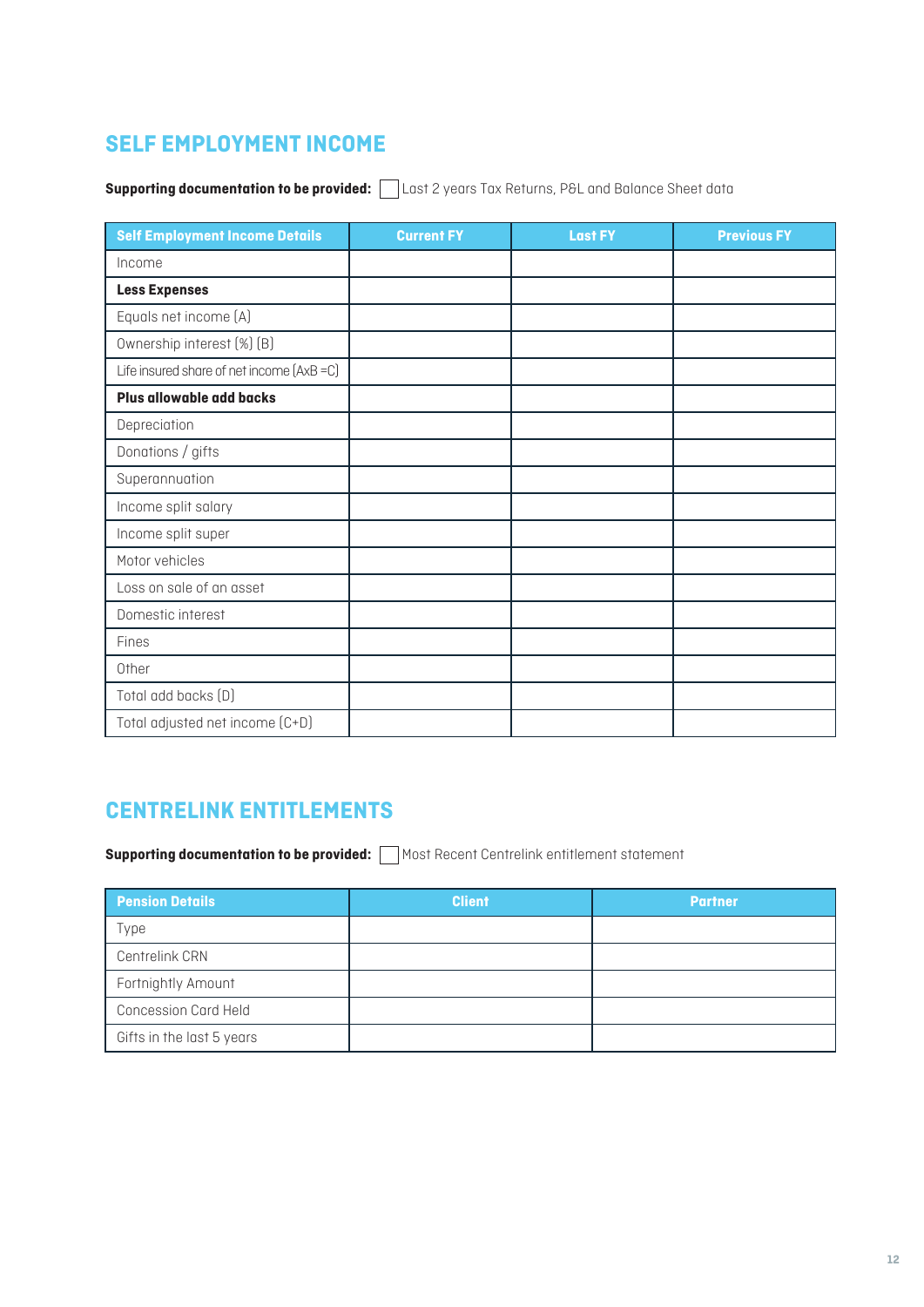#### **INVESTMENT INCOME**

| <b>Type</b>                | <b>Owner</b> | <b>Annual Amount</b> |
|----------------------------|--------------|----------------------|
| Share Dividends            |              |                      |
| Investment Property Income |              |                      |
| Investment Portfolio       |              |                      |
|                            |              |                      |
|                            |              |                      |
|                            |              |                      |
| Total                      |              |                      |

#### **ACCOUNT BASED PENSIONS**

**Supporting documentation to be provided:** Most recent pension account statement

| <b>Details</b>               | <b>Client</b> | <b>Partner</b> |
|------------------------------|---------------|----------------|
| Product                      |               |                |
| Start Date                   |               |                |
| Purchase Price               |               |                |
| <b>Partial Commutations</b>  |               |                |
| Tax-Free Portion [%]         |               |                |
| <b>Balance</b>               |               |                |
| Minimum Pension [%]          |               |                |
| Minimum Pension [\$]         |               |                |
| Pension Frequency            |               |                |
| Nominated Pension            |               |                |
| Relevant Number              |               |                |
| Centrelink Deductible Amount |               |                |
| Centrelink Assessable Amount |               |                |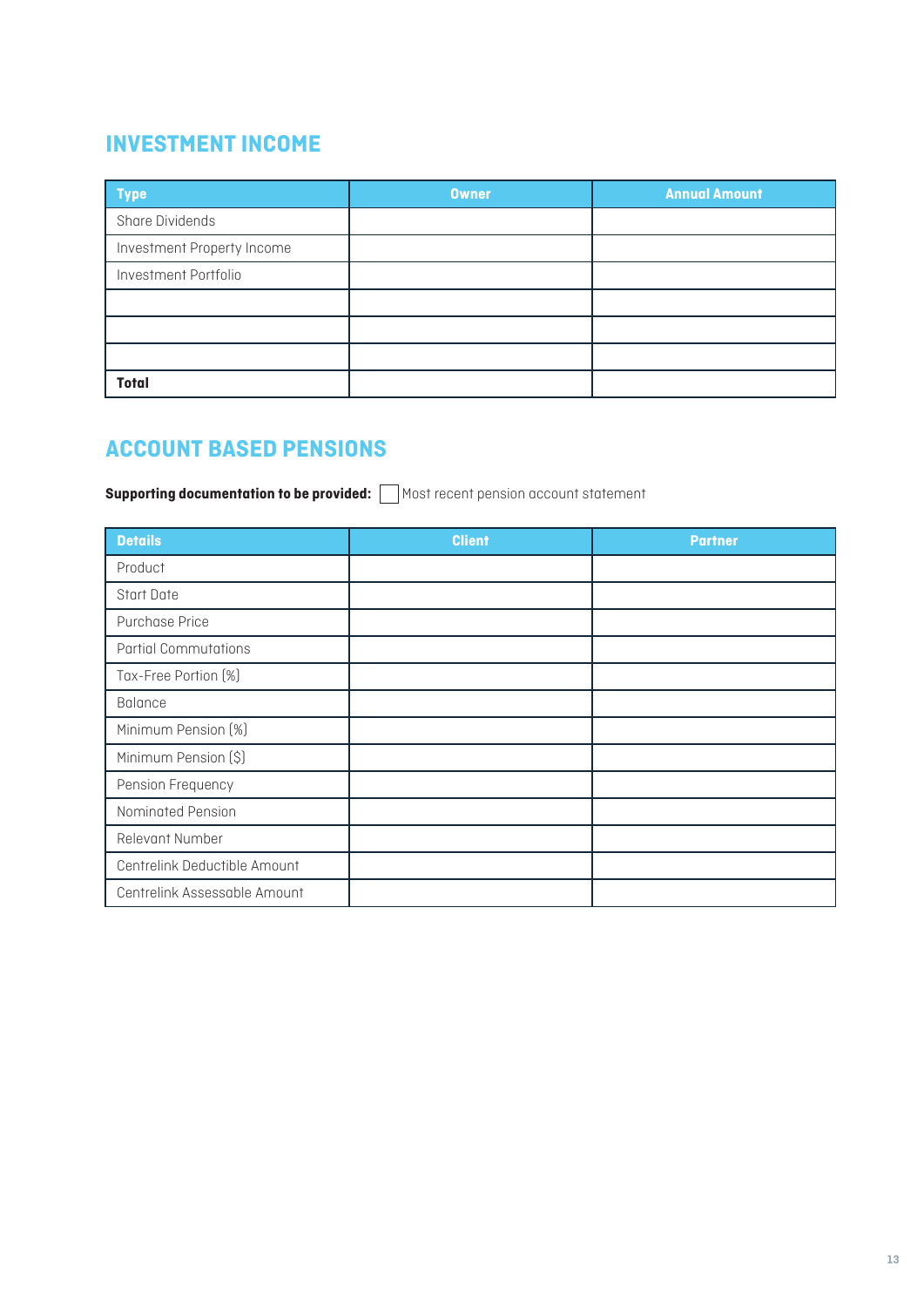## **RETIREMENT EXPENDITURE NEEDS**

#### **PLANNED FUTURE LUMP SUM EXPENDITURE**

| <b>Type</b>           | <b>Expected Date</b> | <b>Amount</b> |
|-----------------------|----------------------|---------------|
| Home Renovations      |                      |               |
| Motor Vehicle Upgrade |                      |               |
| Overseas Holiday      |                      |               |
|                       |                      |               |
|                       |                      |               |
|                       |                      |               |

#### **ESTIMATED CASH FLOW**

| <b>Type</b>                     | <b>Owner</b>    | <b>Annual Amount</b> |
|---------------------------------|-----------------|----------------------|
|                                 | <b>Inflows</b>  |                      |
| Salary                          |                 | $\mathbf 0$          |
| Salary                          |                 | $\mathbf 0$          |
| Share Dividends                 |                 | $\mathbf 0$          |
| Investment Property Rental      |                 | $\mathbf 0$          |
| <b>Account Based Pension</b>    |                 | $\mathbf 0$          |
| Age Pension                     |                 | $\mathbf 0$          |
| Age Pension                     |                 | $\mathbf 0$          |
|                                 |                 | $\mathbf 0$          |
|                                 |                 | $\mathbf 0$          |
|                                 |                 | $\mathbf 0$          |
|                                 |                 | $\mathbf 0$          |
| Sub Total                       | $\mathbf 0$     |                      |
|                                 | <b>Outflows</b> |                      |
| Property Expenses               |                 | $\mathbf 0$          |
| Motor Vehicle Expenses          |                 | $\mathbf 0$          |
| Personal Expenses               |                 | $\mathbf 0$          |
| <b>Estimated Tax</b>            |                 | $\mathbf 0$          |
| <b>Estimated Tax</b>            |                 | $\mathbf 0$          |
|                                 |                 | $\mathbf 0$          |
|                                 |                 | $\mathbf 0$          |
|                                 |                 | $\mathbf 0$          |
|                                 |                 | $\mathbf 0$          |
| Sub Total                       | $\mathbf 0$     |                      |
| <b>Cashflow Surplus/Deficit</b> | $\mathbf 0$     |                      |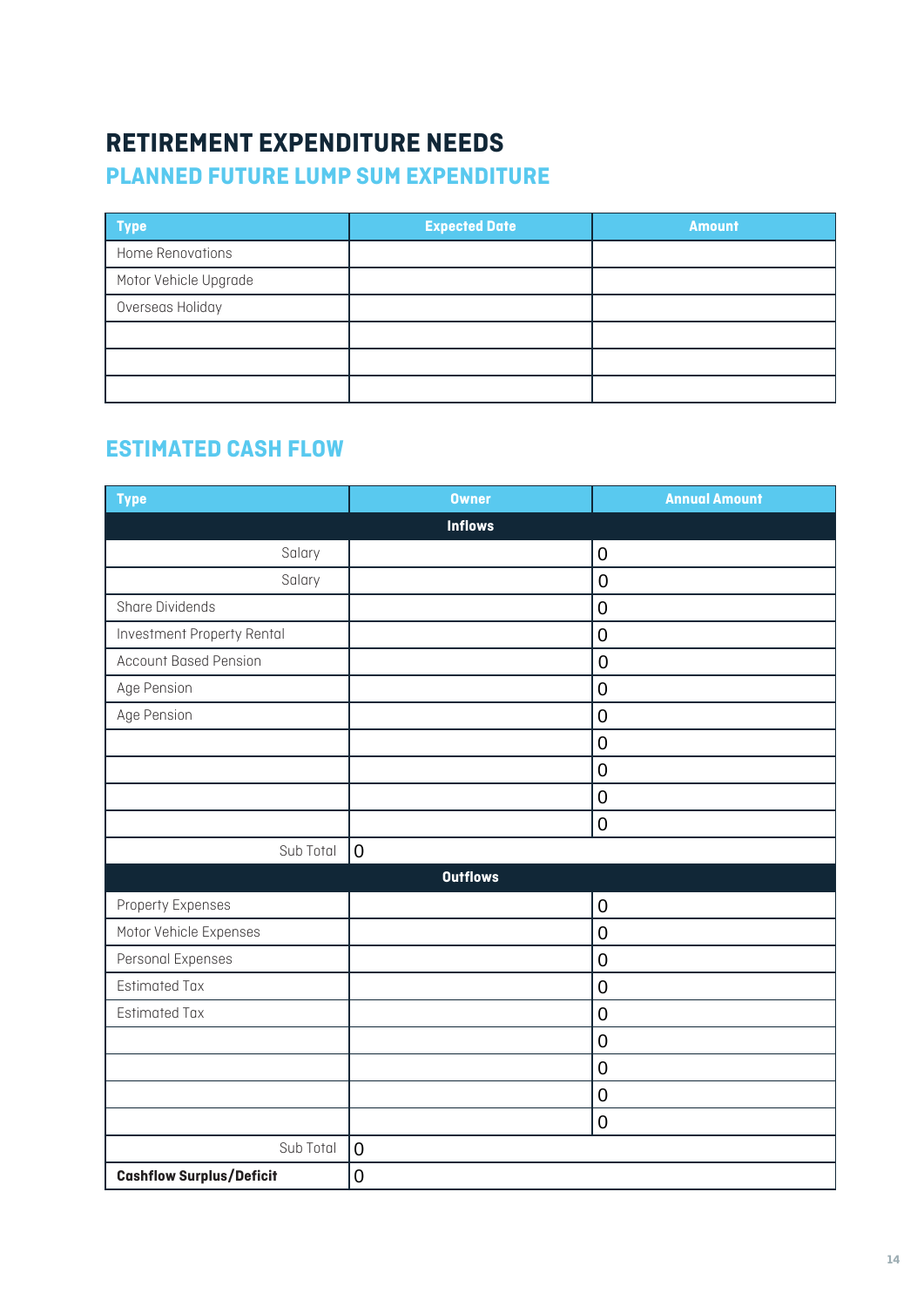### **ASSETS AND LIABILITIES**

| <b>Assets</b>                | <b>Value</b>                            | <b>Liabilities</b> |                          | <b>Owner</b>      |
|------------------------------|-----------------------------------------|--------------------|--------------------------|-------------------|
|                              | Lifestyle                               |                    |                          |                   |
| Principal Residence          |                                         |                    |                          |                   |
| Furniture & Personal Effects |                                         |                    |                          |                   |
| Motor Vehicle                |                                         |                    |                          |                   |
|                              |                                         |                    |                          |                   |
| Sub Total                    | $\pmb{0}$                               | $\mathbf 0$        |                          |                   |
|                              | <b>Cash &amp; Term Deposits</b>         |                    |                          |                   |
|                              |                                         |                    |                          |                   |
|                              |                                         |                    |                          |                   |
|                              |                                         |                    |                          |                   |
| Sub Total                    | $\pmb{0}$                               |                    |                          | $\mathbf 0$       |
|                              | <b>Managed Investments &amp; Shares</b> |                    |                          |                   |
|                              |                                         |                    |                          |                   |
|                              |                                         |                    |                          |                   |
|                              |                                         |                    |                          |                   |
| Sub Total                    | $\boldsymbol{0}$                        |                    |                          | $\mathbf 0$       |
|                              | <b>Property</b>                         |                    |                          |                   |
|                              |                                         |                    |                          |                   |
|                              |                                         |                    |                          |                   |
|                              |                                         |                    |                          |                   |
| Sub Total                    | $\pmb{0}$                               |                    |                          | $\mathbf 0$       |
|                              | <b>Superannuation &amp; Pensions</b>    |                    |                          |                   |
|                              |                                         |                    |                          |                   |
|                              |                                         |                    |                          |                   |
|                              |                                         |                    |                          |                   |
| Sub Total                    | $\boldsymbol{0}$                        |                    |                          | $\mathbf 0$       |
| <b>Total Assets</b>          | $\pmb{0}$                               |                    | <b>Total Liabilities</b> | $\mathbf 0$       |
| <b>Net Assets</b>            | $\pmb{0}$                               |                    |                          |                   |
| <b>Liability</b>             | Loan 1                                  |                    |                          | Loan <sub>2</sub> |
| Provider                     |                                         |                    |                          |                   |
| Package Name                 |                                         |                    |                          |                   |
| Loan Start Date              |                                         |                    |                          |                   |
| Loan Term                    |                                         |                    |                          |                   |
| Current Interest Rate [%]    |                                         |                    |                          |                   |
| Interest Only Loan           |                                         |                    |                          |                   |
| Loan Repayments              |                                         |                    |                          |                   |
| Frequency                    |                                         |                    |                          |                   |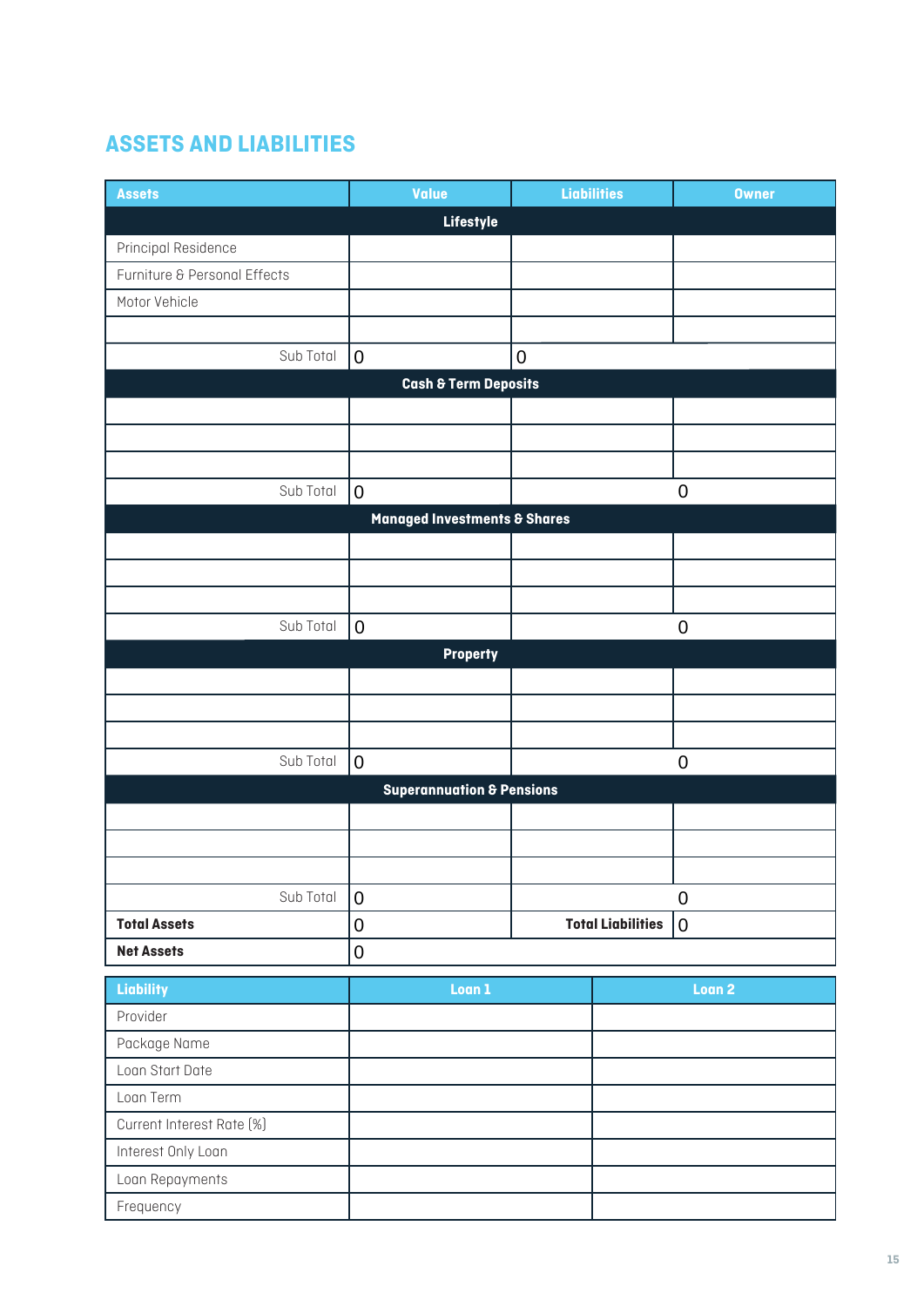#### **SUPERANNUATION TAX COMPONENTS**

**Supporting documentation to be provided:** Most recent superannuation account statement

| <b>Superannuation Fund</b>                                              | <b>Tax Free Component</b> | <b>Taxable Component</b> | <b>Total</b> |  |  |  |
|-------------------------------------------------------------------------|---------------------------|--------------------------|--------------|--|--|--|
|                                                                         | <b>Client</b>             |                          |              |  |  |  |
|                                                                         |                           |                          |              |  |  |  |
|                                                                         |                           |                          |              |  |  |  |
|                                                                         |                           |                          |              |  |  |  |
|                                                                         |                           |                          |              |  |  |  |
|                                                                         |                           | <b>Partner</b>           |              |  |  |  |
|                                                                         |                           |                          |              |  |  |  |
|                                                                         |                           |                          |              |  |  |  |
|                                                                         |                           |                          |              |  |  |  |
|                                                                         |                           |                          |              |  |  |  |
|                                                                         | <b>Client</b>             |                          |              |  |  |  |
| Are you currently making additional<br>contributions to superannuation? |                           |                          |              |  |  |  |
| If yes, have you lodged a s290 with<br>your superannuation fund?        |                           |                          |              |  |  |  |
| <b>Client</b>                                                           |                           |                          |              |  |  |  |
| Are you currently making additional<br>contributions to superannuation? |                           |                          |              |  |  |  |
| If yes, have you lodged a s290 with<br>your superannuation fund?        |                           |                          |              |  |  |  |

#### **SELF MANAGED SUPER FUND**

Supporting documentation to be provided: **SAMSF Trust Deed, Meeting Minutes, most recent Annual Statement** 

| <b>Details</b>                  | <b>SMSF</b> |
|---------------------------------|-------------|
| Fund Name                       |             |
| Trustee                         |             |
| Directors of Trustee Company    |             |
| Date of Trust Deed              |             |
| Date of Investment Strategy     |             |
| Date of Financials Held on File |             |
| Members                         |             |
| <b>Investment Structure</b>     | Pooled      |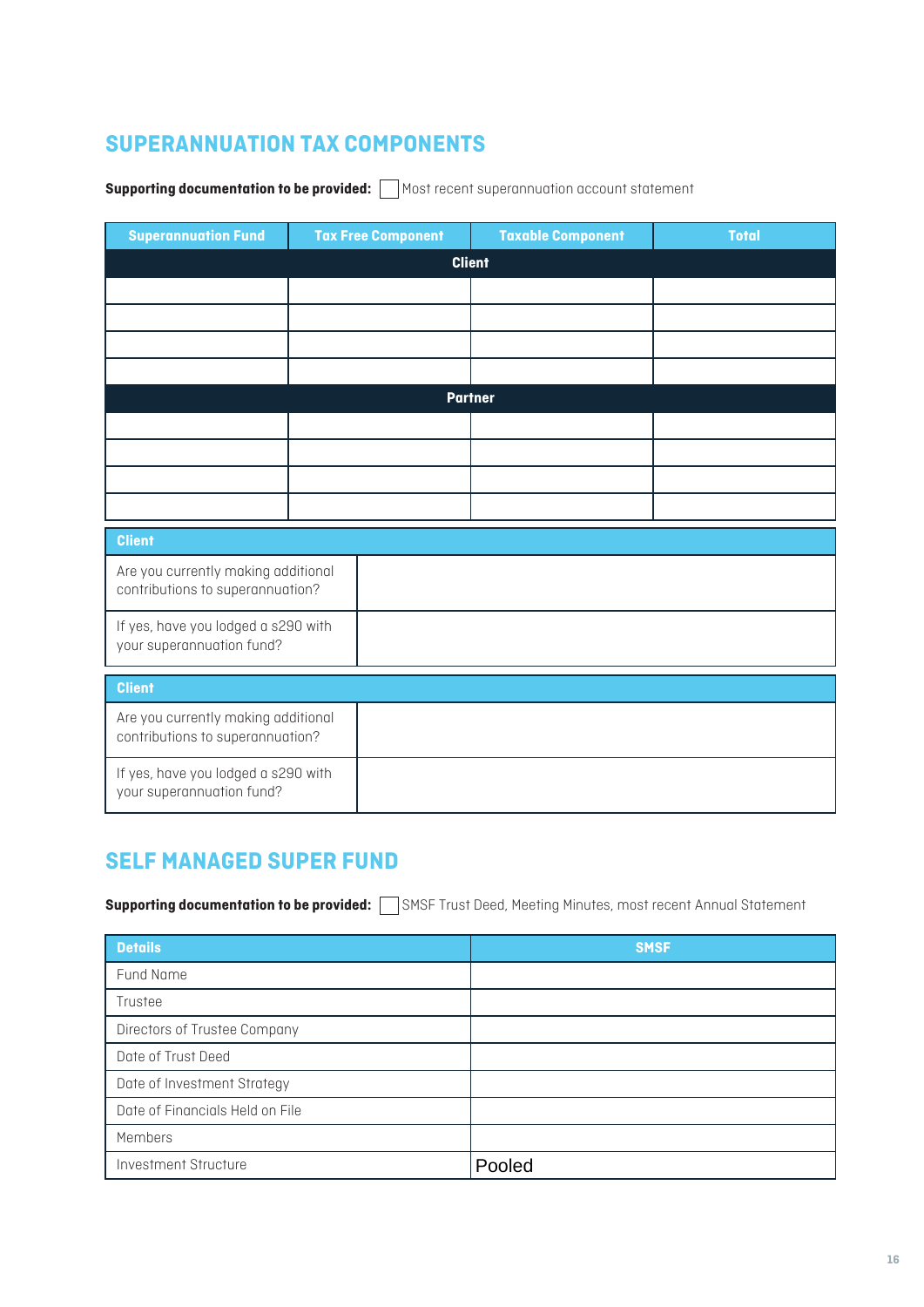#### **SELF MANAGED SUPER FUND CONT'D**

| <b>Pooled Assets</b> | Value                            |
|----------------------|----------------------------------|
|                      | <b>Cash &amp; Fixed Interest</b> |
|                      |                                  |
|                      |                                  |
|                      |                                  |
|                      |                                  |
| Sub Total            | $\mathbf 0$                      |
|                      | <b>Direct Equities</b>           |
|                      |                                  |
|                      |                                  |
|                      |                                  |
|                      |                                  |
| Sub Total            | $\pmb{0}$                        |
|                      | <b>Direct Property</b>           |
|                      |                                  |
|                      |                                  |
|                      |                                  |
|                      |                                  |
| Sub Total            | $\mathbf 0$                      |
|                      | <b>Managed Investments</b>       |
|                      |                                  |
|                      |                                  |
|                      |                                  |
|                      |                                  |
| Sub Total            | $\boldsymbol{0}$                 |
|                      | <b>Other Investments</b>         |
|                      |                                  |
|                      |                                  |
|                      |                                  |
|                      |                                  |
| Sub Total            | $\boldsymbol{0}$                 |
| Total                | $\mathbf 0$                      |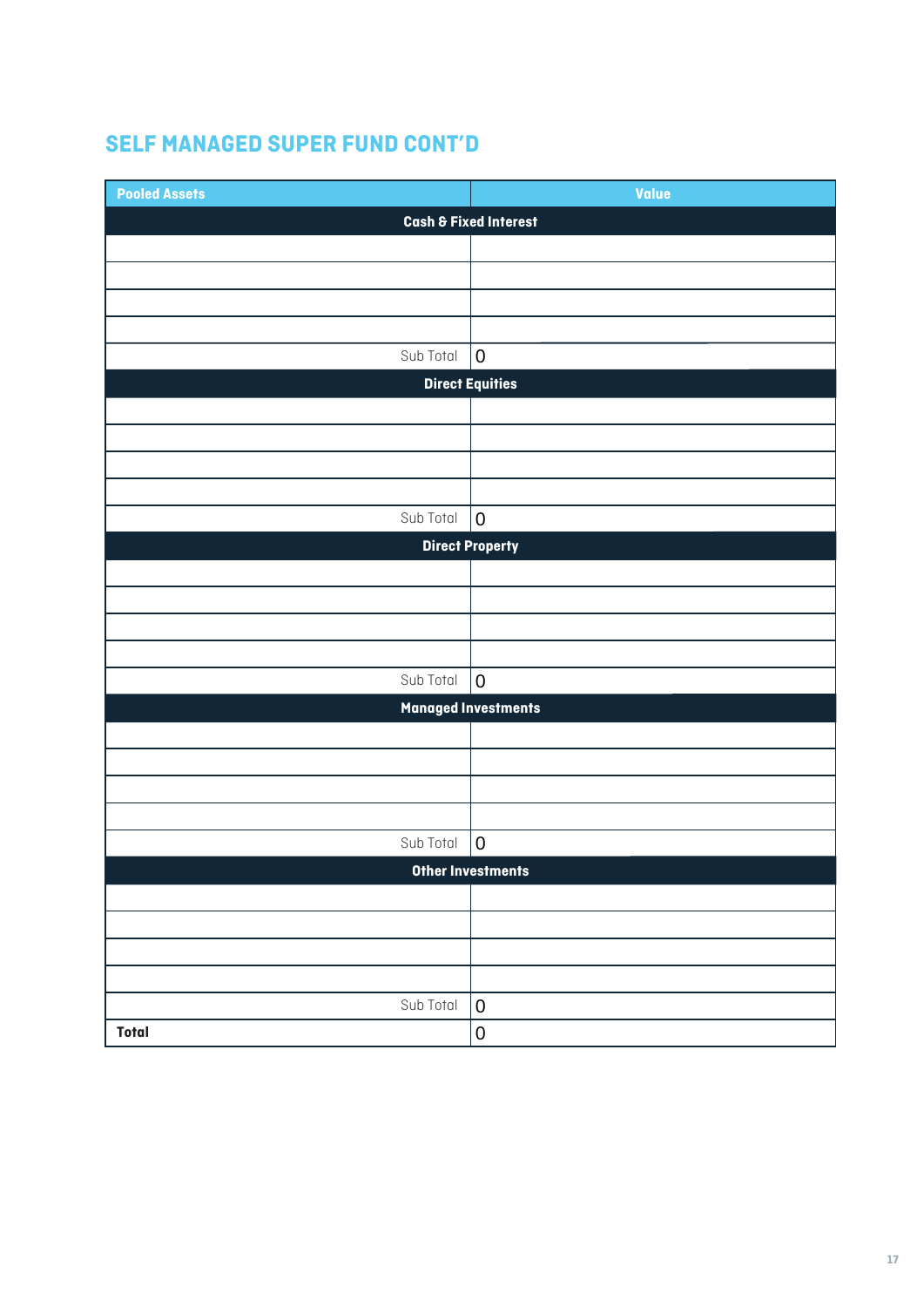#### **SELF MANAGED SUPER FUND CONT'D**

| <b>Pooled Assets</b> | <b>Member</b>                    | Value            |
|----------------------|----------------------------------|------------------|
|                      | <b>Cash &amp; Fixed Interest</b> |                  |
|                      |                                  | $\boldsymbol{0}$ |
|                      |                                  | $\mathbf 0$      |
|                      |                                  | $\boldsymbol{0}$ |
|                      |                                  | $\mathbf 0$      |
|                      | Sub Total                        | $\boldsymbol{0}$ |
|                      | <b>Direct Equities</b>           |                  |
|                      |                                  | $\mathbf 0$      |
|                      |                                  | $\boldsymbol{0}$ |
|                      |                                  | $\boldsymbol{0}$ |
|                      |                                  | $\mathbf 0$      |
|                      | Sub Total                        | $\boldsymbol{0}$ |
|                      | <b>Direct Property</b>           |                  |
|                      |                                  | $\boldsymbol{0}$ |
|                      |                                  | $\boldsymbol{0}$ |
|                      |                                  | $\mathbf 0$      |
|                      |                                  | $\mathbf 0$      |
|                      | Sub Total                        | $\mathbf 0$      |
|                      | <b>Managed Investments</b>       |                  |
|                      |                                  | $\boldsymbol{0}$ |
|                      |                                  | $\mathbf 0$      |
|                      |                                  | $\boldsymbol{0}$ |
|                      |                                  | $\boldsymbol{0}$ |
|                      | Sub Total                        | $\mathbf 0$      |
|                      | <b>Other Investments</b>         |                  |
|                      |                                  | $\pmb{0}$        |
|                      |                                  | 0                |
|                      |                                  | $\mathbf 0$      |
|                      |                                  | $\mathbf 0$      |
|                      | Sub Total                        | $\mathbf 0$      |
| Total                |                                  | $\pmb{0}$        |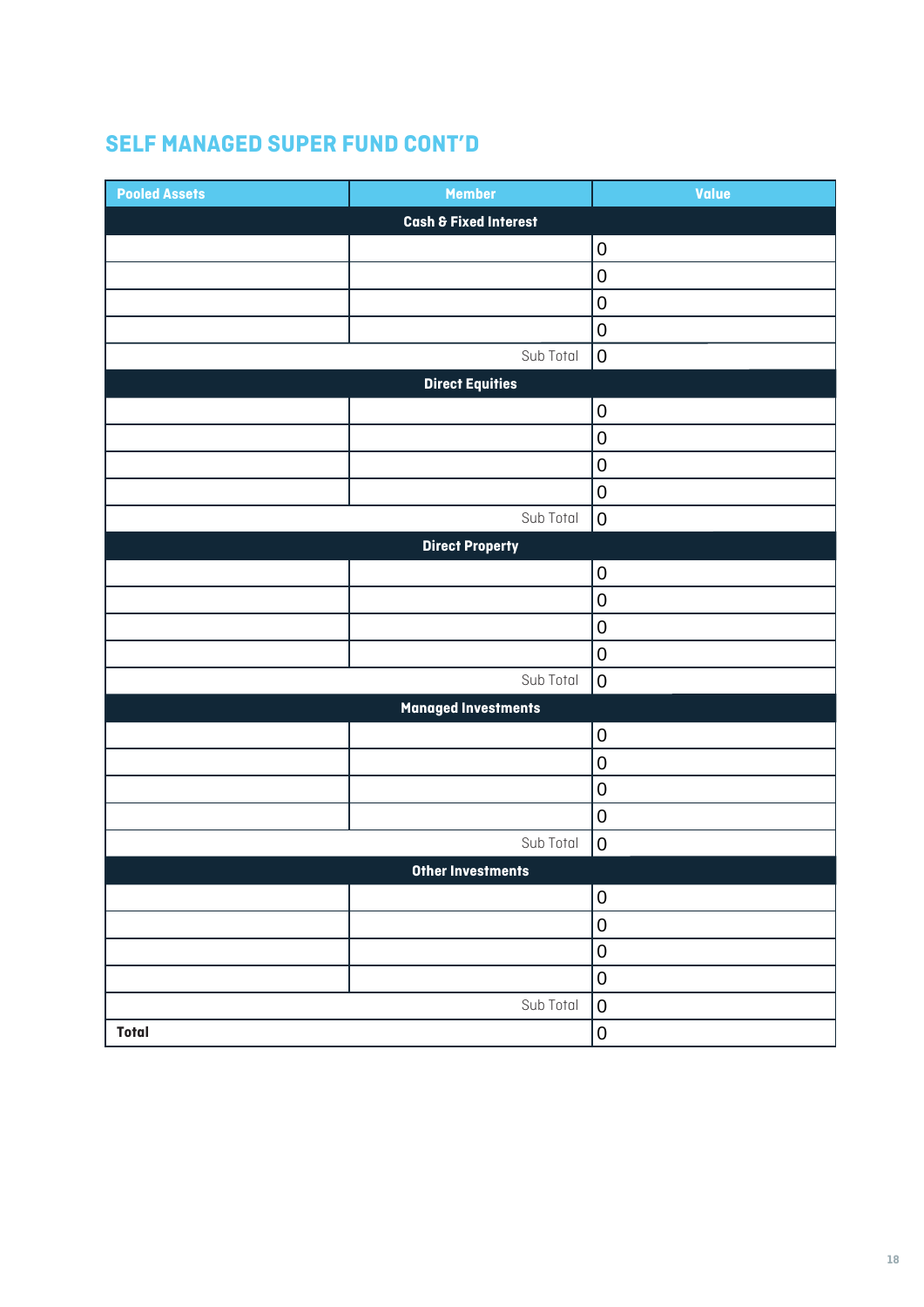#### **SELF MANAGED SUPER FUND CONT'D**

| <b>Client</b>                | <b>Accumulation</b> | <b>Pension 1</b> | <b>Pension 2</b> |
|------------------------------|---------------------|------------------|------------------|
| Start Date                   |                     |                  |                  |
| Purchase Price               | N/A                 |                  |                  |
| Commutations                 |                     |                  |                  |
| Tax-Free Portion             | \$                  | %                | %                |
| <b>Balance</b>               |                     |                  |                  |
| Minimum Pension [%]          | N/A                 |                  |                  |
| Minimum Pension [\$]         | N/A                 |                  |                  |
| Pension Frequency            | N/A                 |                  |                  |
| Nominated Pension            | N/A                 |                  |                  |
| Relevant Number              | N/A                 |                  |                  |
| Centrelink Deductible Amount | N/A                 |                  |                  |
| Centrelink Assessable Amount | N/A                 |                  |                  |

| <b>Partner</b>               | <b>Accumulation</b> | <b>Pension 1</b> | <b>Pension 2</b> |
|------------------------------|---------------------|------------------|------------------|
| Start Date                   |                     |                  |                  |
| Purchase Price               | N/A                 |                  |                  |
| Commutations                 |                     |                  |                  |
| Tax-Free Portion             | \$                  | %                | %                |
| <b>Balance</b>               |                     |                  |                  |
| Minimum Pension [%]          | N/A                 |                  |                  |
| Minimum Pension [\$]         | N/A                 |                  |                  |
| Pension Frequency            | N/A                 |                  |                  |
| Nominated Pension            | N/A                 |                  |                  |
| Relevant Number              | N/A                 |                  |                  |
| Centrelink Deductible Amount | N/A                 |                  |                  |
| Centrelink Assessable Amount | N/A                 |                  |                  |

| <b>Nominations</b>     | Loan 1 |   | Loan <sub>2</sub> |
|------------------------|--------|---|-------------------|
| Date                   |        |   |                   |
| Type                   |        |   |                   |
| Beneficiary/Allocation |        | % | %                 |
| Beneficiary/Allocation |        | % | %                 |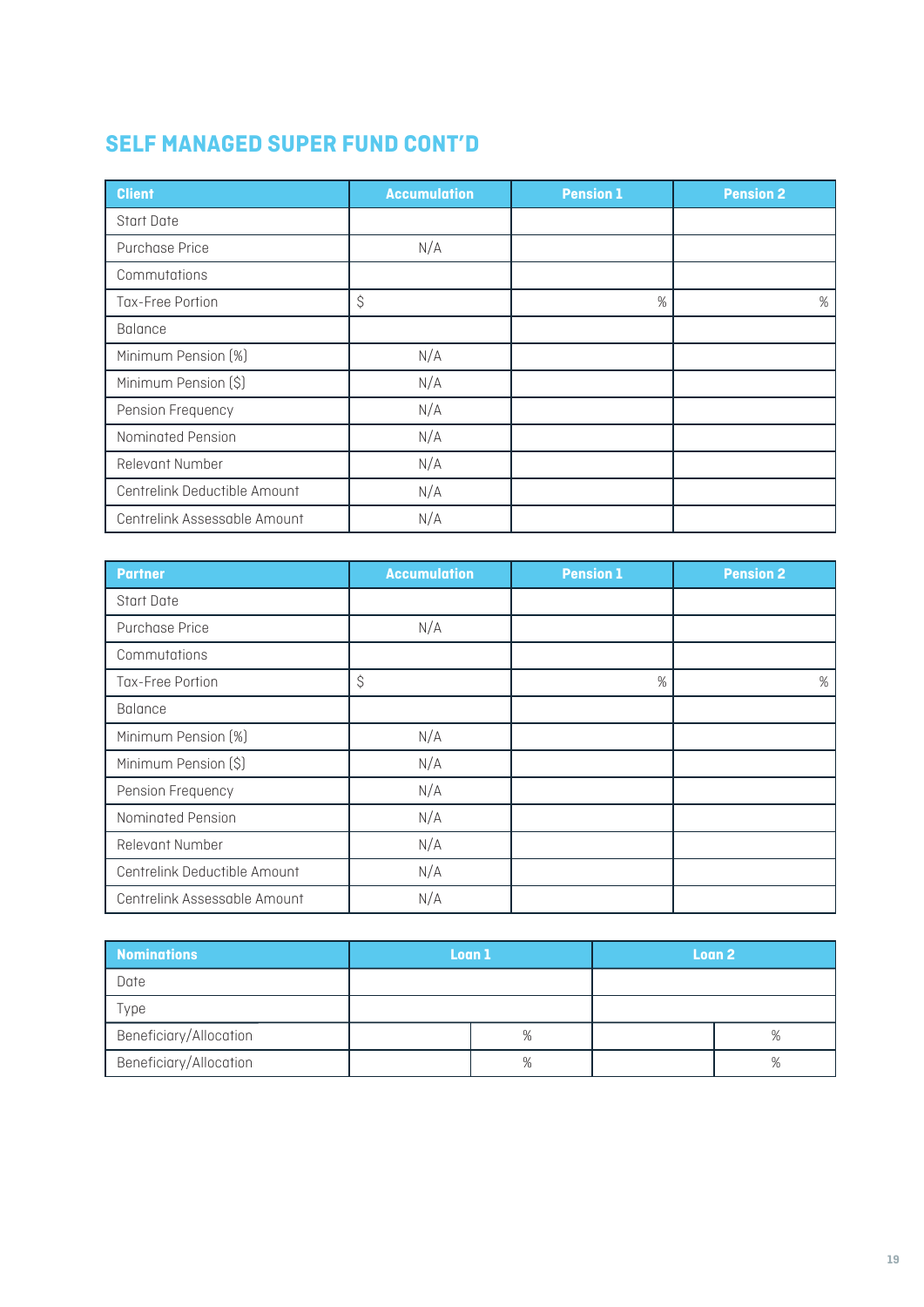#### **EXISTING INSURANCES**

**Supporting documentation to be provided: Most recent superannuation account statement** 

| <b>Client</b>         | <b>Details</b> |
|-----------------------|----------------|
| <b>Policy Name</b>    |                |
| Policy Number         |                |
| Owner                 |                |
| Life                  |                |
| TPD                   |                |
| Trauma                |                |
| Income Protection     |                |
| <b>Waiting Period</b> |                |
| <b>Benefit Period</b> |                |
| Annualised Premium    |                |
| <b>Policy Name</b>    |                |
| Policy Number         |                |
| Owner                 |                |
| Life                  |                |
| TPD                   |                |
| Trauma                |                |
| Income Protection     |                |
| <b>Waiting Period</b> |                |
| <b>Benefit Period</b> |                |
| Annualised Premium    |                |
| <b>Policy Name</b>    |                |
| Policy Number         |                |
| Owner                 |                |
| Life                  |                |
| TPD                   |                |
| Trauma                |                |
| Income Protection     |                |
| <b>Waiting Period</b> |                |
| <b>Benefit Period</b> |                |
| Annualised Premium    |                |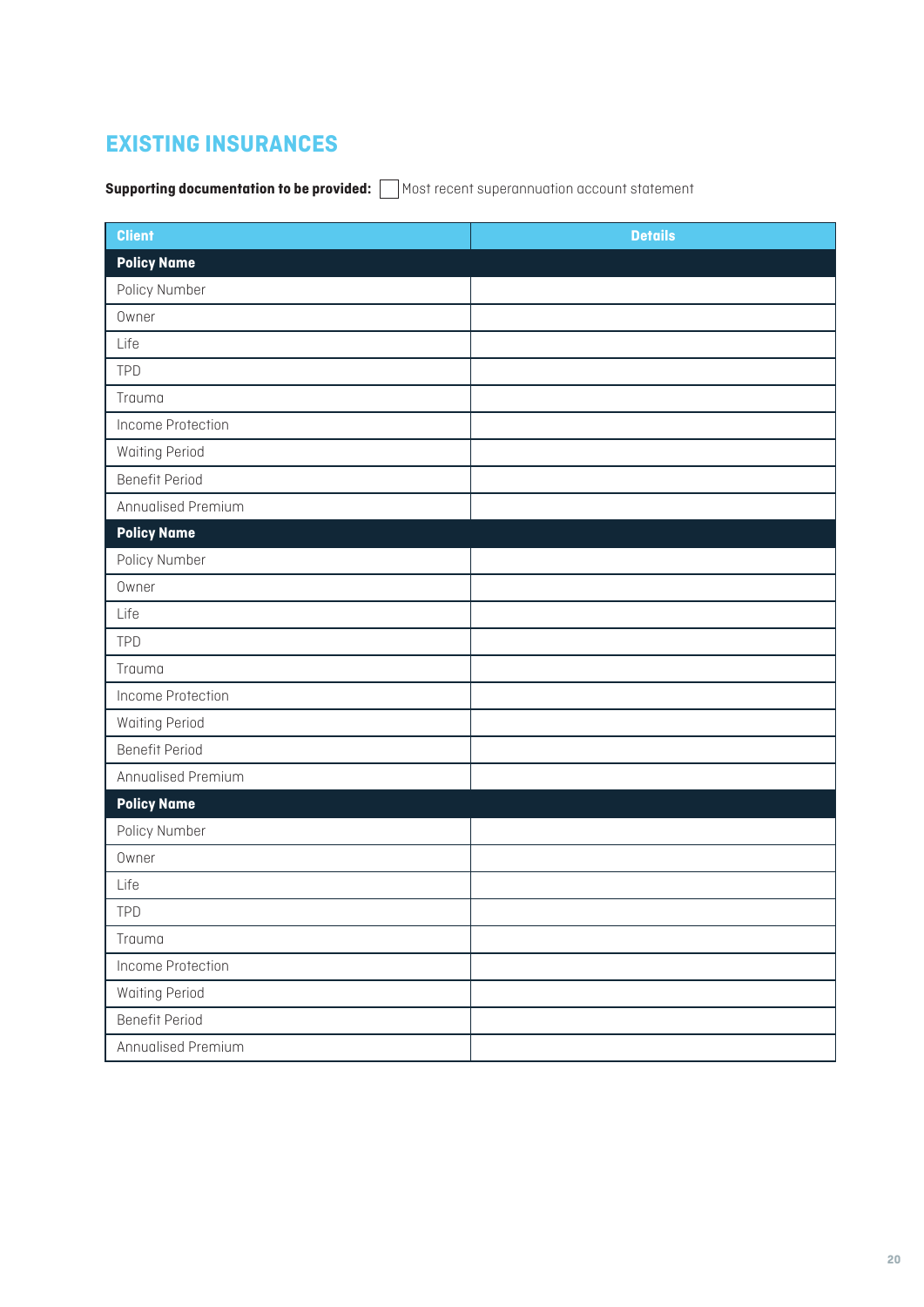| <b>Partner</b>        | <b>Details</b> |
|-----------------------|----------------|
| <b>Policy Name</b>    |                |
| Policy Number         |                |
| Owner                 |                |
| Life                  |                |
| TPD                   |                |
| Trauma                |                |
| Income Protection     |                |
| <b>Waiting Period</b> |                |
| <b>Benefit Period</b> |                |
| Annualised Premium    |                |
| <b>Policy Name</b>    |                |
| Policy Number         |                |
| Owner                 |                |
| Life                  |                |
| TPD                   |                |
| Trauma                |                |
| Income Protection     |                |
| <b>Waiting Period</b> |                |
| <b>Benefit Period</b> |                |
| Annualised Premium    |                |
| <b>Policy Name</b>    |                |
| Policy Number         |                |
| Owner                 |                |
| Life                  |                |
| TPD                   |                |
| Trauma                |                |
| Income Protection     |                |
| <b>Waiting Period</b> |                |
| <b>Benefit Period</b> |                |
| Annualised Premium    |                |

| <b>General Insurance</b> | <b>Insurer</b> |
|--------------------------|----------------|
| Motor Vehicle            |                |
| Home & Contents          |                |
| Private Health           |                |
| Landlord                 |                |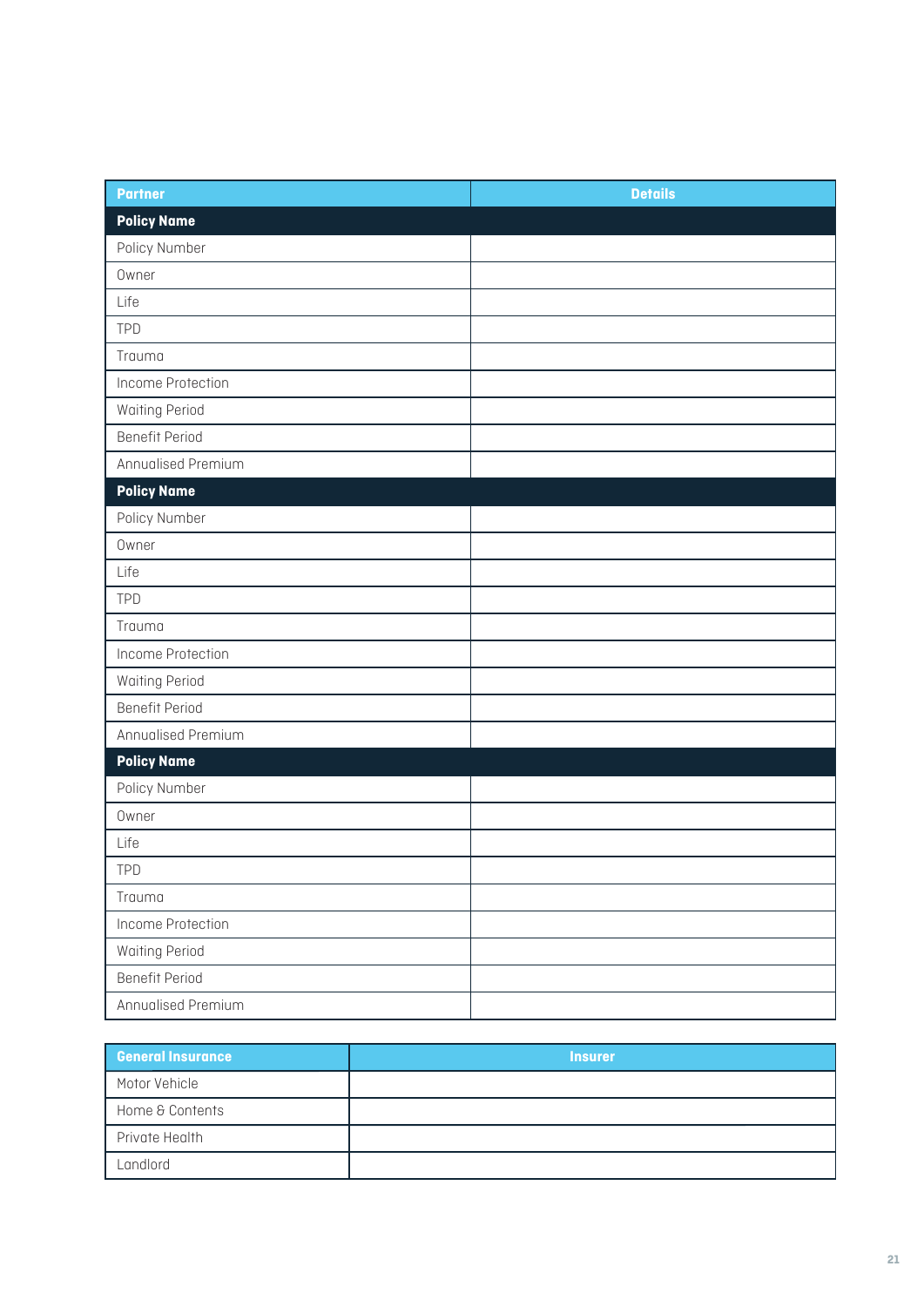### **ESTATE PLANNING ARRANGEMENTS**

**Supporting documentation to be provided:** <u>Copy of Will and Power of Attorney arrangements</u>

| <b>Wills</b>             | <b>Client</b> | <b>Partner</b> |
|--------------------------|---------------|----------------|
| Date                     |               |                |
| Location                 |               |                |
| Executor                 |               |                |
| Alternative Executor     |               |                |
| Distribution of Estate   |               |                |
| Alternative Distribution |               |                |

| <b>Powers of Attorney</b> | <b>General</b> | <b>Financial</b> | <b>Medical</b> | Guardianship |  |  |
|---------------------------|----------------|------------------|----------------|--------------|--|--|
|                           | <b>Client</b>  |                  |                |              |  |  |
| PoA In Place?             |                |                  |                |              |  |  |
| Date                      |                |                  |                |              |  |  |
| PoA                       |                |                  |                |              |  |  |
| Alternative PoA           |                |                  |                |              |  |  |
|                           |                | Partner          |                |              |  |  |
| PoA In Place?             |                |                  |                |              |  |  |
| Date                      |                |                  |                |              |  |  |
| PoA                       |                |                  |                |              |  |  |
| Alternative PoA           |                |                  |                |              |  |  |

| Super Fund | <b>Member</b> | <b>Type</b> | <b>Beneficiary</b> | <b>Expiry</b> |
|------------|---------------|-------------|--------------------|---------------|
|            |               |             |                    |               |
|            |               |             |                    |               |
|            |               |             |                    |               |
|            |               |             |                    |               |

| <b>Insurance Policy Nominations</b> | <b>Member</b> | <b>Type</b> | <b>Beneficiary</b> | <b>Expiry</b> |
|-------------------------------------|---------------|-------------|--------------------|---------------|
|                                     |               |             |                    |               |
|                                     |               |             |                    |               |
|                                     |               |             |                    |               |
|                                     |               |             |                    |               |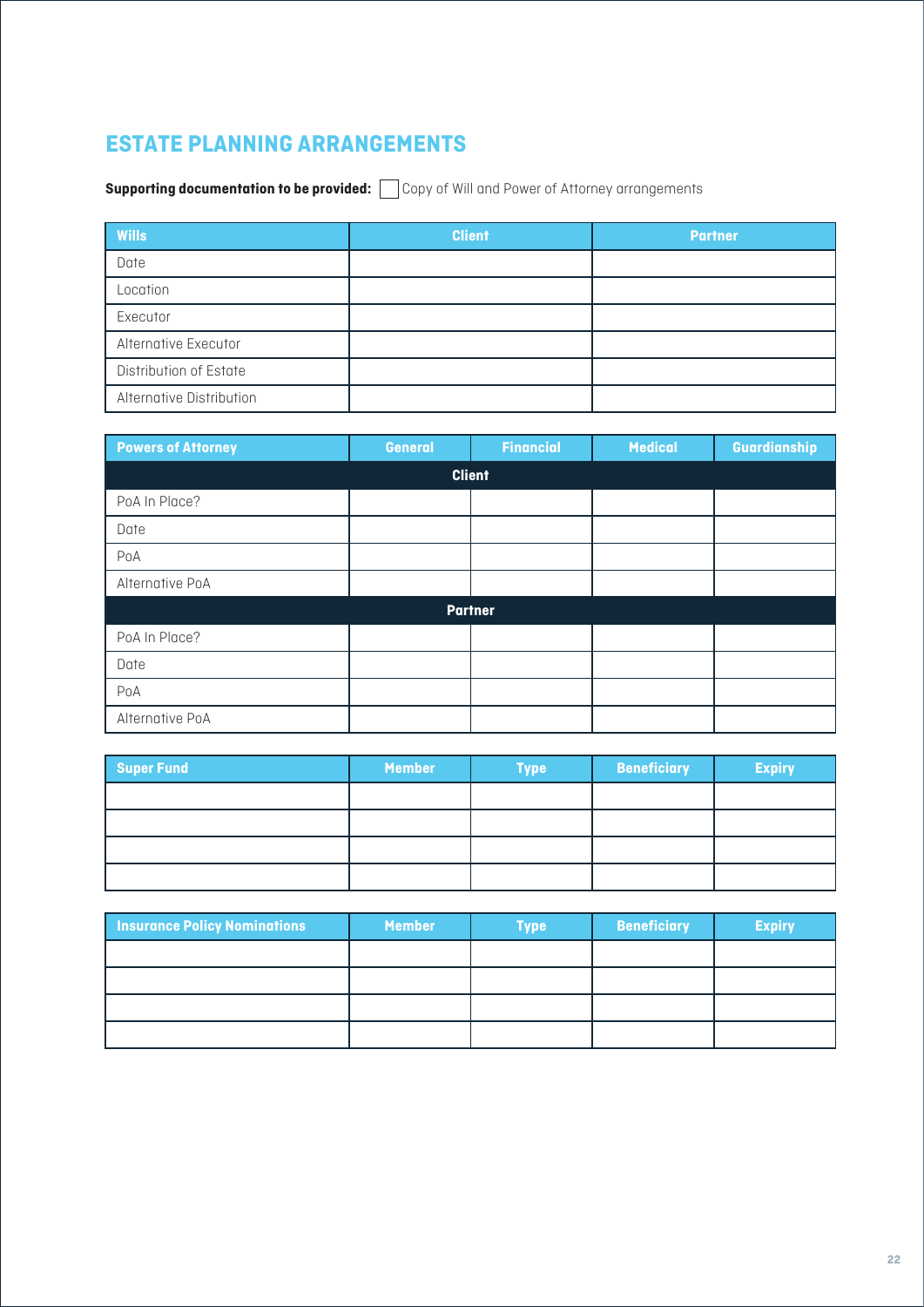# **INSURANCE NEEDS ANALYSIS (PERSONAL)**

When conducting an Insurance Needs Analysis, you need to take into account the following:

- Assets that will be redeemed/realised upon death and total disablement **•**
- Estimated tax for lump sum paid to non tax dependent children **•**
- Estimated tax for lump sum payment for Superannuation owned TPD **•**
- Replacement income and education costs calculations need to be explained **•**
- Our recommended sum insured methodologies are found in the Affinia Insurance Advice Policy in the Insurance **•** needs Analysis Affinia Methodology section on page 2.
- If cash flow is being included in the sum insured in addition to debt reduction, cost of children and education funding 100% of cash flow replacement is not required. As a rule of thumb this can be reduced to 30% of the NPV of future cash flow.
- \*If the recommendation included IP to age 65 / 70 the TPD sum insured can be reduced by 50-75% (subject to change based on new market IP changes).

Some suggested sources of annual costs include:

- Cost of raising children: Lee Tables "modest but adequate" Australian Institute of Family Studies **•**
- Cost of Pre School Care (0-6): ABS Childhood Education and care, Australia. **•**
- Cost of Post School care (7 12): ABS Childhood Education and care, Australia. **•**
- Live in Nanny: Charlton Brown Nanny Service Website **•**
- Day Nanny: from Charlton Brown Nanny Service Website
- Domestic Replacement: VIP home services **•**
- Provision for Private Schooling: Exfin Australia Private School Fees and Costs. **•**
- Provision for University: Dependent upon university and subjects, you could estimate \$20,000 per year for 4 years.

#### **INCOME PROTECTION**

| <b>Income Protection</b>                                | <b>Client</b> | <b>Partner</b> |
|---------------------------------------------------------|---------------|----------------|
| Eligible for IP cover?                                  |               |                |
| Maximum cover available                                 |               |                |
| Client nominated cover                                  |               |                |
| Include Super continuation option                       |               |                |
| How long can you go without regular income?             |               |                |
| How long should the monthly benefit period be paid for? |               |                |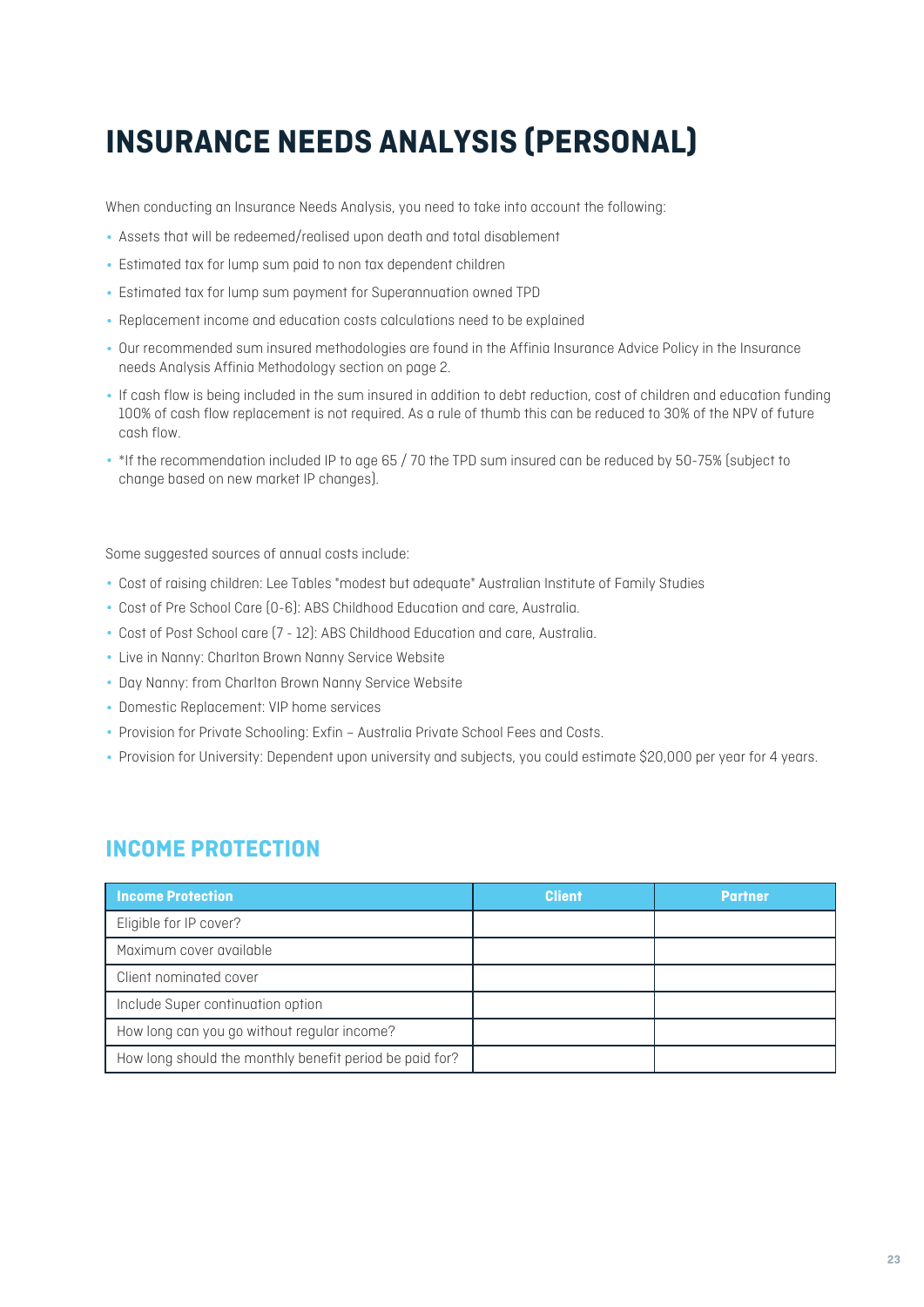| г |
|---|
|   |
|   |
|   |
|   |
|   |
|   |

| <b>Financial Risk</b>               | <b>Financial Exposure</b> | Source | <b>Risk Retention</b> |                    | <b>Risk Retention Strategy</b> |                         |
|-------------------------------------|---------------------------|--------|-----------------------|--------------------|--------------------------------|-------------------------|
|                                     |                           |        | Strategy              | Death              | <b>PPD</b>                     | $\overline{\mathbf{o}}$ |
| Liabilities to Clear                |                           |        |                       |                    |                                |                         |
| Medical Funding                     |                           |        |                       |                    |                                |                         |
| Provision for Cost of<br>Children   |                           |        |                       |                    |                                |                         |
| Education Funding                   |                           |        |                       |                    |                                |                         |
| Cash flow Replacement               |                           |        |                       |                    |                                |                         |
| Provision for Tax                   |                           |        |                       |                    |                                |                         |
| Final expenses                      |                           |        |                       |                    |                                |                         |
| domestic capacity<br>Replacement of |                           |        |                       |                    |                                |                         |
| Replacement of child<br>care        |                           |        |                       |                    |                                |                         |
| Other                               |                           |        |                       |                    |                                |                         |
| Total                               | $\circ$                   |        |                       | $\circ$<br>$\circ$ | $\circ$<br>$\circ$             | $\circ$<br>$\circ$      |
| <b>Less Existing Resources</b>      |                           |        |                       |                    |                                |                         |
| Superannuation                      |                           |        |                       | $\circlearrowleft$ | $\circlearrowleft$             | $\mathbf{I}$            |
| Liquidated Assets                   |                           |        |                       | Ş                  | S                              | Ş                       |
| Existing Insurance                  |                           |        |                       | S                  | S                              | S                       |
| <b>Additional Cover Required</b>    |                           |        |                       | $\circ$<br>$\circ$ | $\circ$<br>$\circ$             | $\circ$<br>∽            |
| Nominated Sum Insured               |                           |        |                       |                    |                                |                         |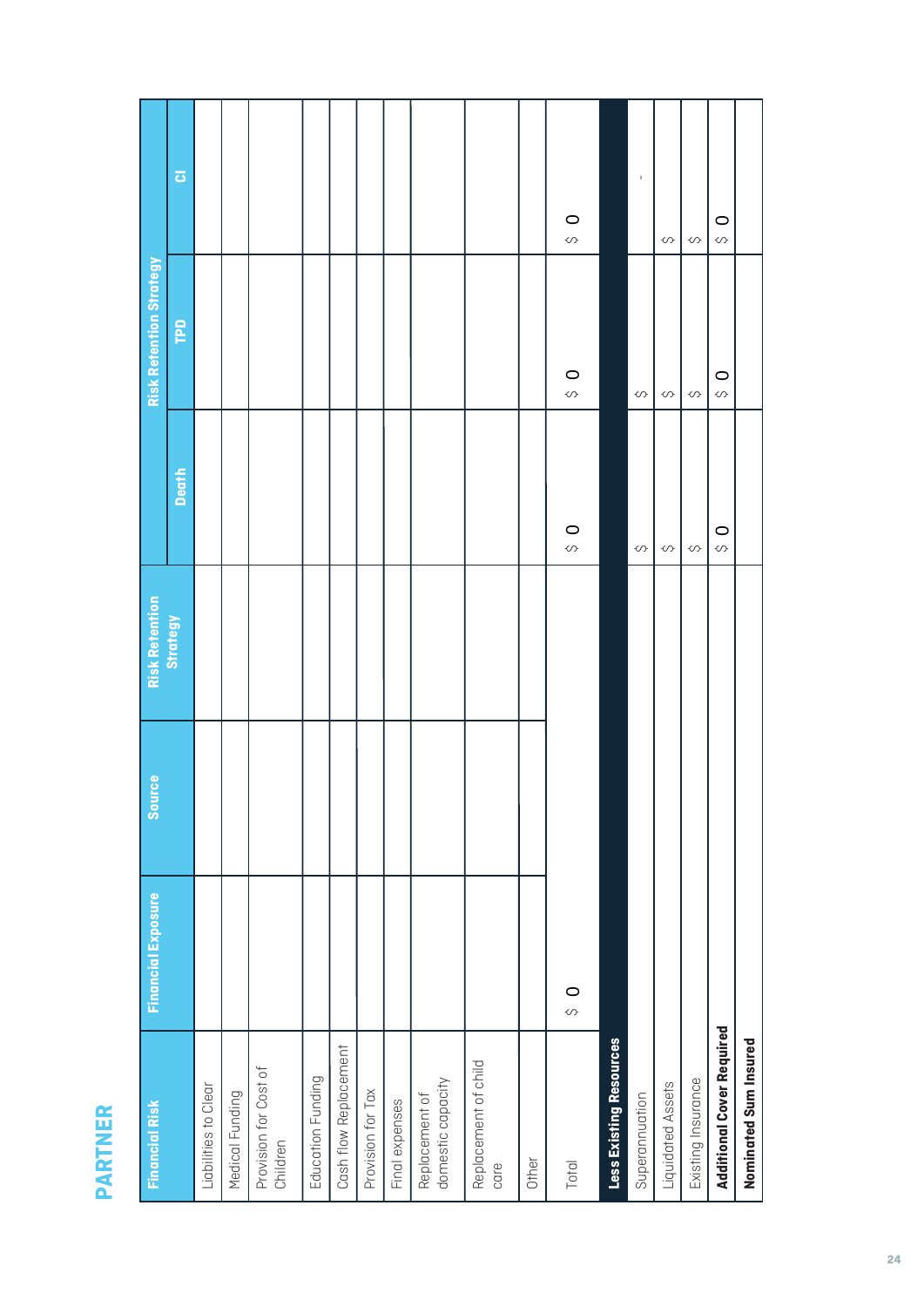| P.     |
|--------|
| Ξ<br>Ξ |
|        |
|        |

| <b>Financial Risk</b>               | <b>Financial Exposure</b> | Source | <b>Risk Retention</b> |              | <b>Risk Retention Strategy</b> |                         |
|-------------------------------------|---------------------------|--------|-----------------------|--------------|--------------------------------|-------------------------|
|                                     |                           |        | Strategy              | <b>Death</b> | PD                             | $\overline{\mathbf{o}}$ |
| Liabilities to Clear                |                           |        |                       |              |                                |                         |
| Medical Funding                     |                           |        |                       |              |                                |                         |
| Provision for Cost of<br>Children   |                           |        |                       |              |                                |                         |
| Education Funding                   |                           |        |                       |              |                                |                         |
| Cash flow Replacement               |                           |        |                       |              |                                |                         |
| Provision for Tax                   |                           |        |                       |              |                                |                         |
| Final expenses                      |                           |        |                       |              |                                |                         |
| domestic capacity<br>Replacement of |                           |        |                       |              |                                |                         |
| Replacement of child<br>care        |                           |        |                       |              |                                |                         |
| Other                               |                           |        |                       |              |                                |                         |
| Total                               | $\circ$                   |        |                       | 0<br>$\circ$ | 0<br>Ş                         | $\circ$<br>Ş            |
| <b>Less Existing Resources</b>      |                           |        |                       |              |                                |                         |
| Superannuation                      |                           |        |                       | Ş            | \$                             | $\mathbf I$             |
| Liquidated Assets                   |                           |        |                       | Ş            | Ş                              | S                       |
| Existing Insurance                  |                           |        |                       | \$           | \$                             | \$                      |
| <b>Additional Cover Required</b>    |                           |        |                       | 0<br>S       | 0<br>$\circ$                   | 0<br>S                  |
| Nominated Sum Insured               |                           |        |                       |              |                                |                         |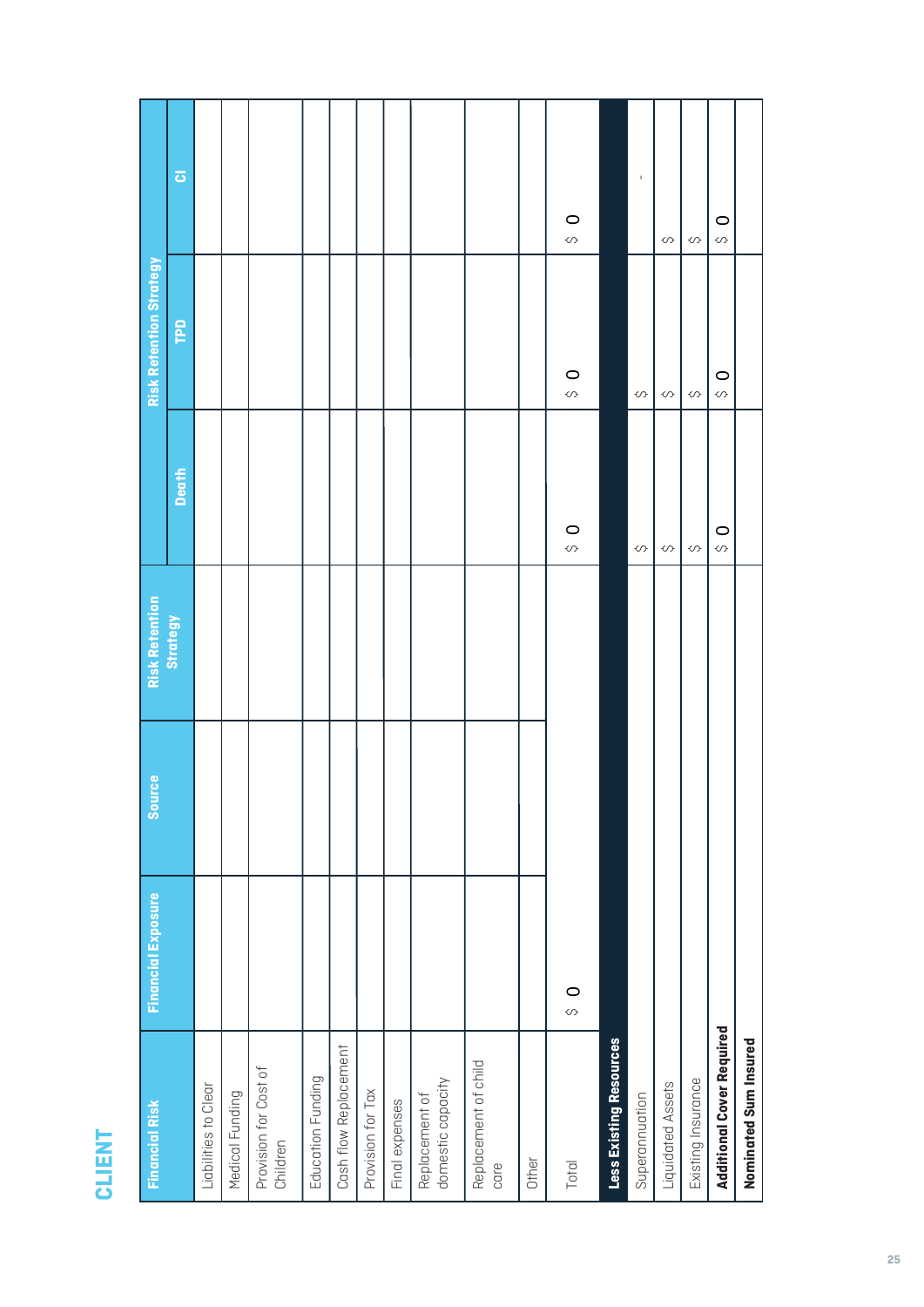**This page is Adviser Use Only:** If the client nominated cover differs from the 'total cover required' as determined by the risk needs analysis, an explanation is required below: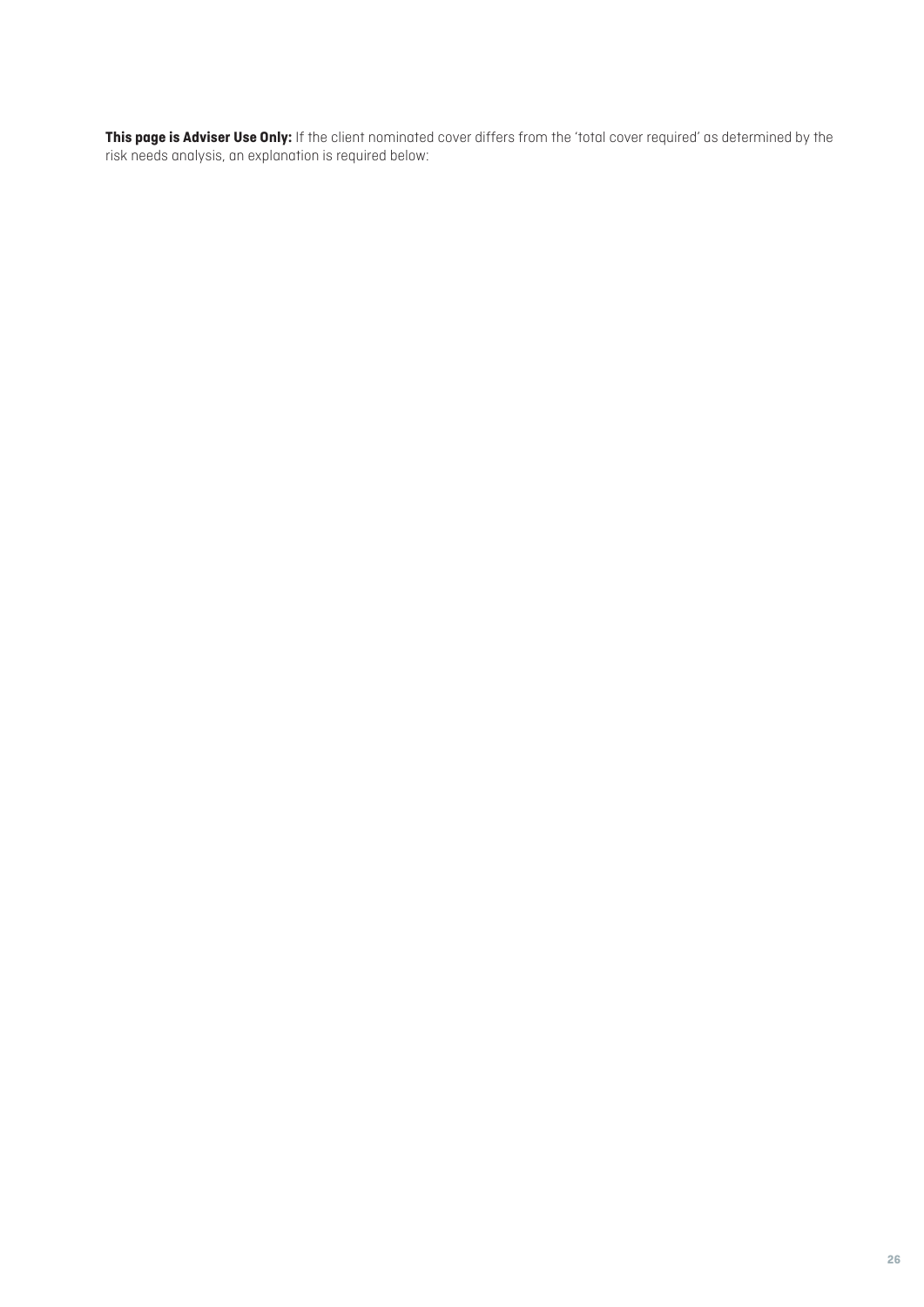The next section of this document requires you to provide medical and health information which is collected in regard to providing you with insurance products and services that you may require. In the Client Acknowledgement section of this document you will be asked to sign to acknowledge your consent for the collection of this information.

# **ADDITIONAL UNDERWRITING DETAILS**

Please provide details of any health issues that may affect your current or future advice and insurance recommendation.

| <b>Income Protection</b>                                                                                                                                                                                                 | <b>Client</b> | <b>Partner</b> |
|--------------------------------------------------------------------------------------------------------------------------------------------------------------------------------------------------------------------------|---------------|----------------|
| What is your current height?                                                                                                                                                                                             | cm            | cm             |
| What is your current weight?                                                                                                                                                                                             | kg            | kg             |
| Do you smoke? If yes, number per day.                                                                                                                                                                                    |               |                |
| Have you taken any substance in the<br>last twelve months? If yes, please<br>provide details.                                                                                                                            |               |                |
| Have you been treated for any medical<br>conditions in the last two years?<br>If yes, please provide details.                                                                                                            |               |                |
| Have you taken any medication on a<br>regular basis in the last two year?<br>If yes, please provide details.                                                                                                             |               |                |
| Are you currently suffering from any<br>anxiety/stress related issues?                                                                                                                                                   |               |                |
| Is there a history of any particular illness<br>in your immediate family (mum, dad,<br>brothers and sisters only) such as cancer,<br>diabetes, heart conditions or genetic<br>disorders? If yes, please provide details. |               |                |
| When your last doctor's visit and what<br>was this in relation to?                                                                                                                                                       |               |                |
| Have you ever had an insurance<br>application declined or modified in any<br>way? If yes, please provide details.                                                                                                        |               |                |
| Do you currently participate in, or intend<br>to participate in, any sports or hazardous<br>activities (e.g. sky diving, motor racing,<br>rock-climbing, football)?                                                      |               |                |

Additional information.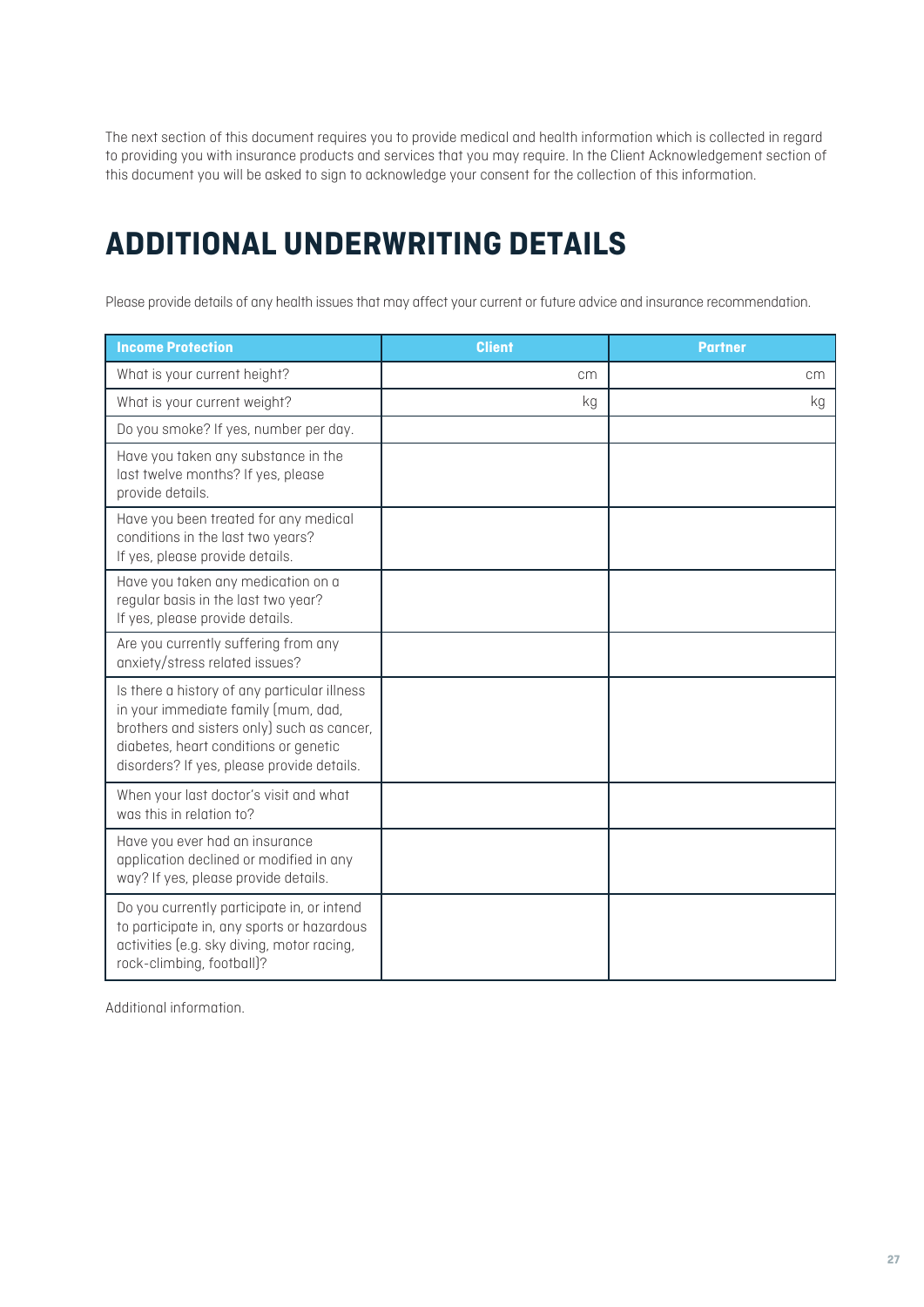#### **AGREED SCOPE OF ADVICE**

| <b>Wealth Creation</b>                 | <b>Personal Risk Insurance</b>          |
|----------------------------------------|-----------------------------------------|
| Managed Investments                    | Life Insurance                          |
| Margin Lending Products                | Total & Permanent Disablement Insurance |
| <b>Gearing Facilities</b>              | Trauma Insurance                        |
| Borrowing to invest                    | Income Protection Insurance             |
| <b>Direct Shares</b>                   | Business Expenses Insurance             |
| Tax Effective Investment               |                                         |
| <b>Retirement Planning</b>             | <b>Superannuation</b>                   |
| Retirement Savings Accounts            | Personal Superannuation                 |
| Annuities                              | Corporate Superannuation                |
| <b>Account Based Pensions</b>          | Self Managed Superannuation             |
| Superannuation                         | Superannuation Contributions            |
| Pension Refresh                        | Transition to Retirement Strategy       |
| Transition to Retirement Strategy      |                                         |
| <b>Social Security &amp; Aged Care</b> | <b>Other</b>                            |
| Age Pension                            | Cash flow                               |
| <b>DVA Pension</b>                     | <b>Budgeting</b>                        |
| Aged Care                              | Debt Reduction                          |
| Newstart Allowance                     | Estate Planning                         |
| Carers Allowance                       | Salary Packaging                        |
| Family Tax Benefit                     |                                         |

#### **ADVICE LIMITATIONS**

Has the client limited the advice or given directions as to the scope of advice? Clearly outline the aspects that the client has taken out of scope. For example:

- You may identify an issue with the client's cashflow/debt/retirement or Estate Planning position but the client **•** declines advice in those areas.
- Within a particular advice area like insurance, the client may decline a type of cover, or they may select the actual **•** amount of cover, or limit the total premium.
- The client may wish to retain/purchase/sell a component within their investment or insurance portfolio without your **•** advice.

I/We have requested advice only in the following area/s: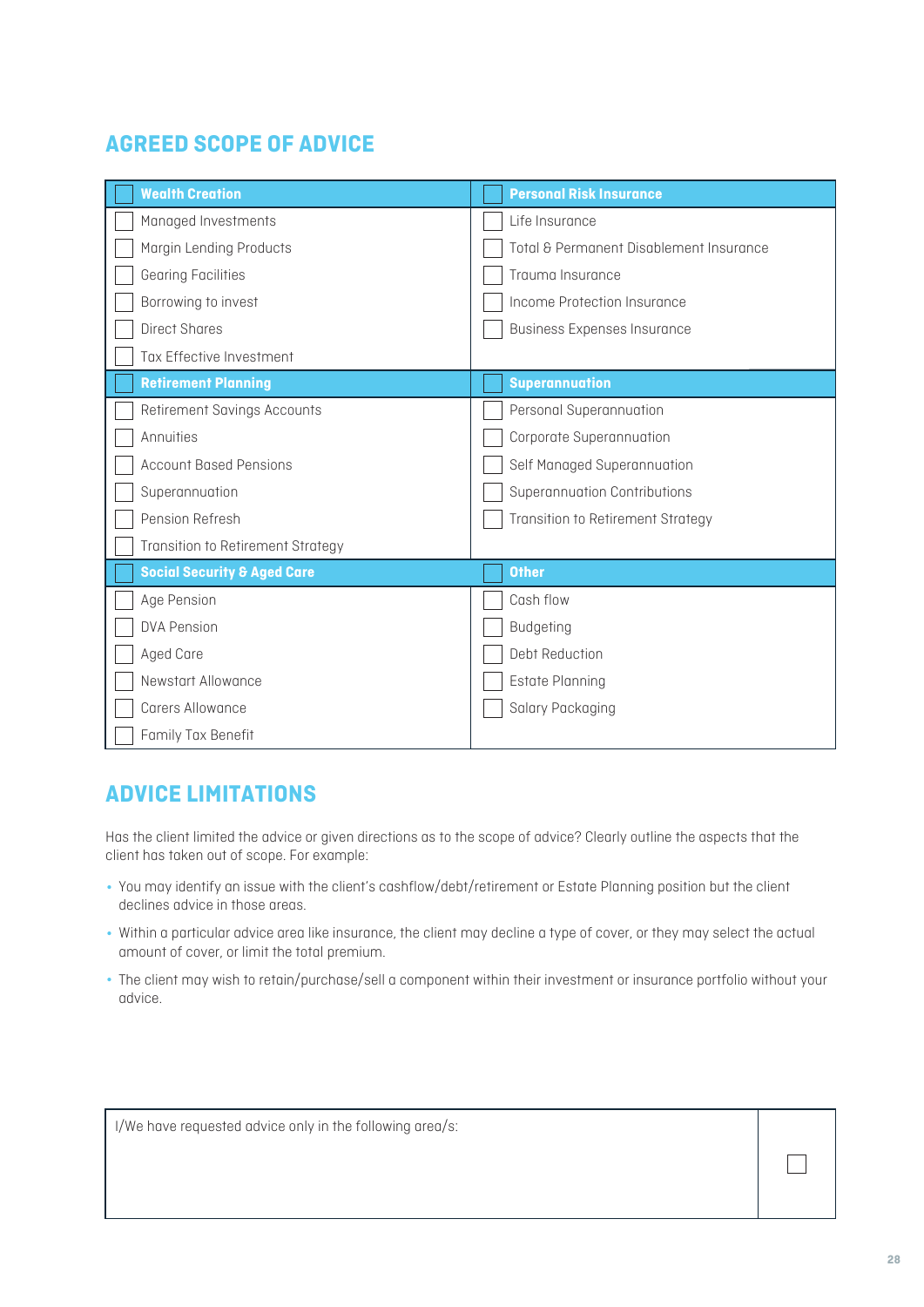#### **FEES**

| Advice Strategy Fee                      |  |
|------------------------------------------|--|
| Fee Payment Options                      |  |
| Fee Notice - Preferred Mailing<br>Method |  |

#### **PRIVACY AND FDS**

|                            | <b>Client</b>                                                                                                                                                                                                                                                                                                                                                                                 | <b>Partner</b> |    |
|----------------------------|-----------------------------------------------------------------------------------------------------------------------------------------------------------------------------------------------------------------------------------------------------------------------------------------------------------------------------------------------------------------------------------------------|----------------|----|
| Privacy Discussed          | YES<br>N <sub>0</sub>                                                                                                                                                                                                                                                                                                                                                                         | YES            | N0 |
| Privacy Statement provided | <b>DATE</b><br>YES<br>NO.                                                                                                                                                                                                                                                                                                                                                                     | NO DATE<br>YES |    |
|                            | I/We consent to my/our health information being collected for the purposes of providing insurance<br>quotes and products I/we may require, and I/we understand that my/our personal and sensitive<br>information is collected, handled, disclosed and secured in accordance with the Affinia Privacy Policy<br>which is available at www.affinia.com.au/privacy or free of charge on request. |                |    |

#### **CURRENT FSG**

| <b>FSGI Version Date</b>             | 01 January 2022 |
|--------------------------------------|-----------------|
| FSGII (Adviser Profile) Version Date | 23 June 2020    |
| Date FSG & Adviser Profile Provided  |                 |
| Method of Delivery                   |                 |
| <b>FSG</b> Issuer                    |                 |
| <b>FSG Comment</b>                   |                 |
|                                      |                 |
|                                      |                 |
|                                      |                 |

My/our adviser explained and I/we understand the contents of the FSG.

#### **TAX FILE NUMBER (TFN)**

| <b>Client Details</b> | <b>Tax File Number</b> |
|-----------------------|------------------------|
| Client Name           |                        |
| Partner Name          |                        |

We may request the use of your TFN for the purposes of investing in, or acquiring new investment, superannuation or insurance products on your behalf. We will retain your TFN to use when required, however you may at any time, request we permanently delete your TFN information. Importantly, supplying your TFN is voluntary, and it is not an offence if you choose not to provide it. If you do not provide your Tax File Number, the Top Marginal tax rate may be applied to any earnings on your investments.

 $\Box$ 

 $\Box$